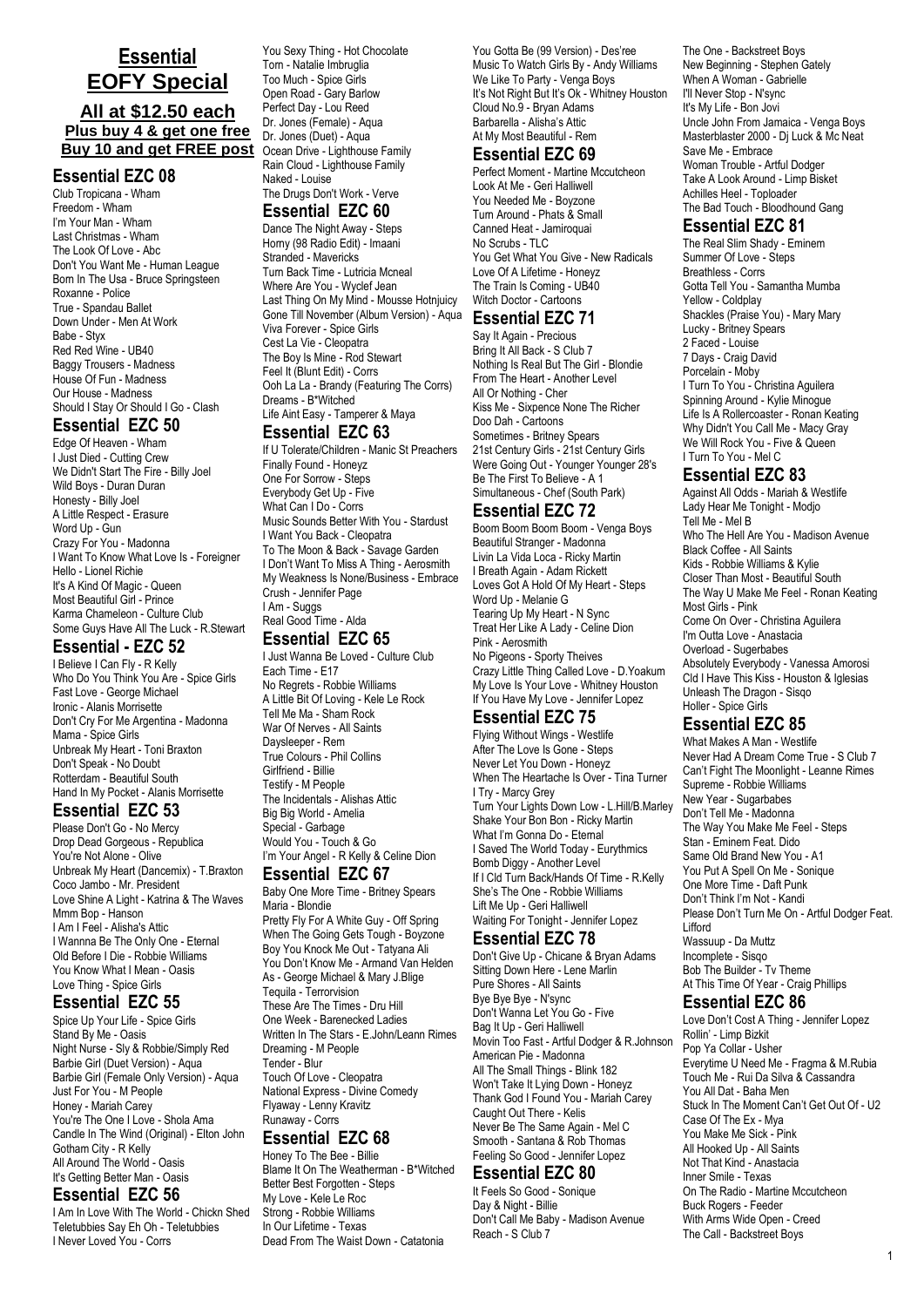## **Essential EZC 88**

Lovin' Each Day - Ronan Keating Clint Eastwood - Gorillaz Survivor - Destiny's Child Don't Stop Movin' - S Club 7 Let Love Be Your Energy - Robbie Williams World Looking In - Morcheeba Butterfly - Crazy Town Bow Wow That's My Name - Lil Bow Wow What It Feels Like For A Girl - Madonna Chillin - Modjo All For You - Janet Jackson Run For Cover - Sugarbabes Play - Jennifer Lopez What Took You So Long - Emma Bunton I'm Like A Bird - Nelly Furtado Out Of Reach - Gabrielle I Need You - Leann Rimes He Loves You Not - Dream **EZC 89**

Angel - Shaggy Do You Really Like It - Dj Pied Piper Electric Avenue - Eddy Grant Ride Wit Me - Nelly (Featuring City Spud) It's Raining Men - Geri Haliwell Here & Now - Steps Lady Marmalade - Aguilera/Lil Kim/Mya/Pink Sing - Travis Bootylicious - Destiny's Child Have A Nice Day - Stereophonics Turn Off The Light - Nelly Furtado Ocean Spray - Manic Street Preachers Lullaby - Mel B Imitation Of Life - Rem Elevation - U2 Baby Come Over - Samantha Mumba **EZC 95**

Sisters R Doin' It 4 Themselves - Eurythmics So Emotional - Whitney Houston Hero - Mariah Carey Open Your Heart - Madonna Breathe - Faith Hill Natural Woman - Aretha Franklin Shoulda Woulda Coulda - Beverly Knight You're So Vain - Carly Simon Love Hurts - Cher Give Me A Reason - Corrs Talking In Your Sleep - Crystal Gale I Drove All Night - Cyndi Lauper Lets Hear It For The Boy - Deniece Williams Ain't No Mountain High Enough - Diana Ross What Have U Done Fr Me Lately - J.Jackson

#### **EZC 97**

Saturday Night - Whigfield Better The Devil You Know - Steps All I Wanna Do - Sheryl Crow Ka Ching - Shania Twain There You Go - Pink Wrong Impresssion - Natalie Imbruglia My All - Mariah Carey Vogue - Madonna Got To Be Certain - Kylie Minogue Whoops Now - Janet Jackson Oh Baby I - Eternal Move Over Darling - Doris Day Without You - Dixie Chicks From/Bottom Of My Broken Heart - Britney Chains - Tina Arena

# **EZC 102**

Night & Day - Korben 5 6 7 8 - Steps Bug A Boo - Destiny's Child You're A God - Vertical Horizon On The Road Again - Willie Nelson If It Happens Again - UB 40 That Old Devil Called Love Again - H.Evetts Let Me Try Again - Frank Sinatra Red Alert - Basement Jaxx Wanted Dead Or Alive - Bon Jovi Adios Amigo - Jim Reeves Blue Angel - Roy Orbison I'll Be Your Angel - R. Kelly

Don't Look Back In Anger - Oasis Bills, Bills, Bills - Destiny's Child **EZC 103**

Folsom Prison Blues - Johnny Cash Roadhouse Blues - Doors Cheek To Cheek - Rosie Ribbons Jumpin' Jack Flash - Rolling Stones Jesus To A Child - George Michael Voodoo Child - Jimi Hendrix My Grandfathers Clock - Traditional Hokey Cokey - Traditional Let's Go Crazy - Prince Many Rivers To Cross - UB 40 Don't Dilly Dally - Traditional Could I Have This Dance - Anne Murray I Hope You Dance - Lee Ann Womack I Won't Dance - Will Young Cheek To Cheek - Frank Sinatra

## **EZC 104**

Hot Fudge - Robbie Williams Who's That Girl - Madonna U 16 Girls - Travis Fat Bottomed Girls - Queen I Love Sound Of Breaking Glass - Nick Lowe Blaze Of Glory - Bon Jovi Bump N' Grind - R. Kelly Don't Break My Heart - UB 40 Hand On Your Heart - Kylie Minogue Head Over Heels - Abba 2 Of A Kind, Workin' Full House - Gth Brooks Country House - Blur Ebony & Ivory - Paul McCartney & S.Wonder Dear Jesse - Madonna Have You Met Miss Jones - Robbie Williams **EZC 107**

Cracklin' Rosie - Neil Diamond Same Old Scene - Bryan Ferry Down At The Twist & Shout - MC Carpenter When Smokie Sings - ABC Secret Smile - Semisonic A Certain Smile - Johnny Mathis Wand'rin' Star - Lee Marvin I'm Not Your Stepping Stone - Monkees Bedtime Story - Madonna I Swear - John Michael Montgomery What It takes - Aerosmith Have I Told You Lately ILY - Rod Stewart Almost There - Andy Williams I Will Be There - Britney Spears I'll Be There - S Club 7

#### **EZC 108**

The Bar Tender & The Thief - Stereophonics Runnin' Scared - Roy Orbison I Wouldn't Change A Thing - Kylie Minogue Sign Of The Times - Belle Stars Love Me Two Times - Doors You Sang To Me - Marc Anthony You Do Something To Me - Paul Weller Come Back To Me - Janet Jackson Downtown Train - Rod Stewart Runaway Train - Soul Asylum Good Hearted Woman - Willie & Waylon Honky Tonk Women - Rolling Stones Harvest For The World - Christians On Top Of The World - England United Man Of The World - Fleetwood Mac Around The World - Frank Sinatra

#### **EZC 112**

Rescue Me - Madonna Bad Girl - Madonna Born To Hand Jive - Sha-na-na You Give Love A Bad Name - Bon Jovi It's Only Rock & Roll - Various Artists Hurry Up & Wait - Stereophonics Wayward Wind - Frank Ifield It Was A Very Good Year - Robbie Williams D.J. - H + Claire Daisy - Traditional Pipe Dreams - Travis In Dreams - Roy Orbison Tied To The 90's - Travis Dance Away - Bryan Ferry Ride Away - Roy Orbison

# **EZC 116**

It's All Over Now - Rolling Stones I Remember You - Frank Ifield I'll Never Find Another You - Seekers Over You - Bryan Ferry Perseverance - Terrovision Thunderball - Tom Jones I've Got To Be Certain - Kylie Minogue I Wish It Could Be Xmas Everyday - Wizzard Merry Christams Everyone - Skakin Stevens She Loves You - Beatles A Little Respect - Erasure Respect - Blues Brothers One Sweet Day - Mariah Carey Rocket Man - Elton John I Won't Forget You - Jim Reeves **EZC 118**

Sunday Morning Call - Oasis Sunday Morning Coming Down - J.Cash I'm Coming Home - Tom Jones Thong Song - Sisqo We Go Together - John Travolta & Olivia NJ When The Lights Go Out - Five Grease - Frankie Valli Higher Ground - UB 40 This Used To Be My Playground - Madonna From Russia With Love - Matt Monro Oh Yeah - Bryan Ferry Dance (With You) - Lemar They're Coming To Take Me Away - Nap XIV Mad About The Boy - Dinah Washington Beyond The Sea - Robbie Williams Sweet Home Chicago - Blues Brothers **EZC 122**

## Mary - Scissor Sisters

Why Have You Left The One You Left Me For What If - Kate Winslett - Crystal Gayle Oh Look At Me Now - G.Gates & Zoe Birkett I'll Remember - Madonna Dy-na-mi-tee - Ms Dynamite Mmm Mmm Mmm Mmm - Crash Test Dums Monday, Monday - Mamas & The Papas Me & My Monkey - Robbie Williams Private Emotion - Ricky Martin & Maya The Locomotion - Kylie Minogue I'm Gonna Sit Right Down & Write - Sinatra Uptown Girl - Westlife I Dream Of Jeanie With Light Brn Hair - Trad Drinking In L.A. - Bran Van 3000 Can't Help Falling In Love - UB 40 **EZC 130**

Randy Scouse Git - Monkees Signed Sealed - Stevie Wonder Secret - Madonna Me & My Shadow - Robbie Williams Sherry - Four Seasons Side - Travis Pearl's A Singer - Elkie Brooks Okie From Muskogee - Merle Haggard Smells Like Teen Spirit - Nirvana Miss You - Rolling Stones Baker Street - Gerry Rafferty Pleasant Valley Sunday - Monkees Waterloo Sunset - Kinks Last Train To Clarksville - Monkees

## **Essential EZH - \$25 New Pop Series**

#### **EZH 01**

Heaven Is A Half Pipe - Opm Eternity - Robbie Williams There Youll Be - Faith Hill Eternal Flame - Atomic Kitten All I Want - Mis-Teeq U Remind Me - Usher Scream If U Wanna Go Faster - G.Halliwell Irresistible - Jessica Simpson Loaded - Ricky Martin The Way To Your Love - Hearsay The Rock Show - Blink 182 19-2000 - Gorillaz

# **EZH 02**

Lets Dance - Five I Don't Know - Honeyz Take Me Home - Sophie Ellis Bextor Castles In The Sky - Ian Van Dahl Road To Mandalay - Robbie Williams Someone To Call My Lover - Janet Jackson Stone By Stone - Catatonia Made For Lovin You - Anastacia Aint It Funny - Jennifer Lopez Purple Pills - D12 Another Chance - Roger Sanchez A Little Respect - Wheatus

#### **EZH 04**

You Are - Atomic Kitten Hey Baby - Dj Otzi Emotion - Destiny's Child I'm Real - Jennifer Lopez You Rock My World - Michael Jackson Because I Got High - Afro Man I'm A Slave 4 You - Britney Spears Smooth Criminal - Alien Ant Farm Closer To Me - Five That Day - Natalie Imbruglia One Night Stand - Mis-Teeq Sven, Sven, Sven - Bell & Spurling Queen Of My Heart - Westlife

#### **EZH 06**

Gotta Get Thru This - Daniel Bedingfield Lately - Samantha Mumba I Believe In Christmas - Tweenies Rapture - Iio Rock The Party - Five Country Roads - Hermes House Band Over The Rainbow - Cliff Richard We're Not Gonna Sleep Tonight - E.Bunton Who Do You Love Now - Riva & D.Minogue Cry - Michael Jackson World Of Our Own - Westlife **EZH 08**

My Sweet Lord - George Harrison Caught In The Middle - A1 You - S Club 7 In Your Eyes - Kylie Minogue Over Protected - Britney Spears More Than A Woman - Aaliyah Murder On The Dancefloor - Ellis Bextor Drowning - Backstreet Boys Am To Pm - Christina Milian Get The Party Started - Pink How Wonderful You Are - Gordon Haskell Handbags & Gladrags - Stereophonics Hey Baby - No Doubt & Bounty Killer

# **EZH 09**

Evergreen - Will Young Anything Is Possible - Will Young Hero - Enrique Iglesias Fly By - Blue Mind Of It's Own - Vic Wherever Whenever - Shakira Point Of View - Db Boulevard Movies - Alien Ant Farm A Womans Worth - Alicia Keys How You Remind Me - Nickelback B With Me - Mys-Teeq Flowers In The Wind - Travis What Abour Us - Brandy

#### **EZH 10**

Unchained Melody - Gareth Gates I Will Always Love You - Rick Waller Freeek - George Michael I Will Talk Hollywood Will Listen - R.Williams A New Day Has Come - Celine Dion Insatiable - Darren Hayes Crawling In The Dark - Hoobastank The Hindu Times - Oasis I'm Not A Girl Not Yet A Woman - Britney Me Julie - Shaggy & Ali G Escape - Enrique Iglesias One Day In Your Life - Anastacia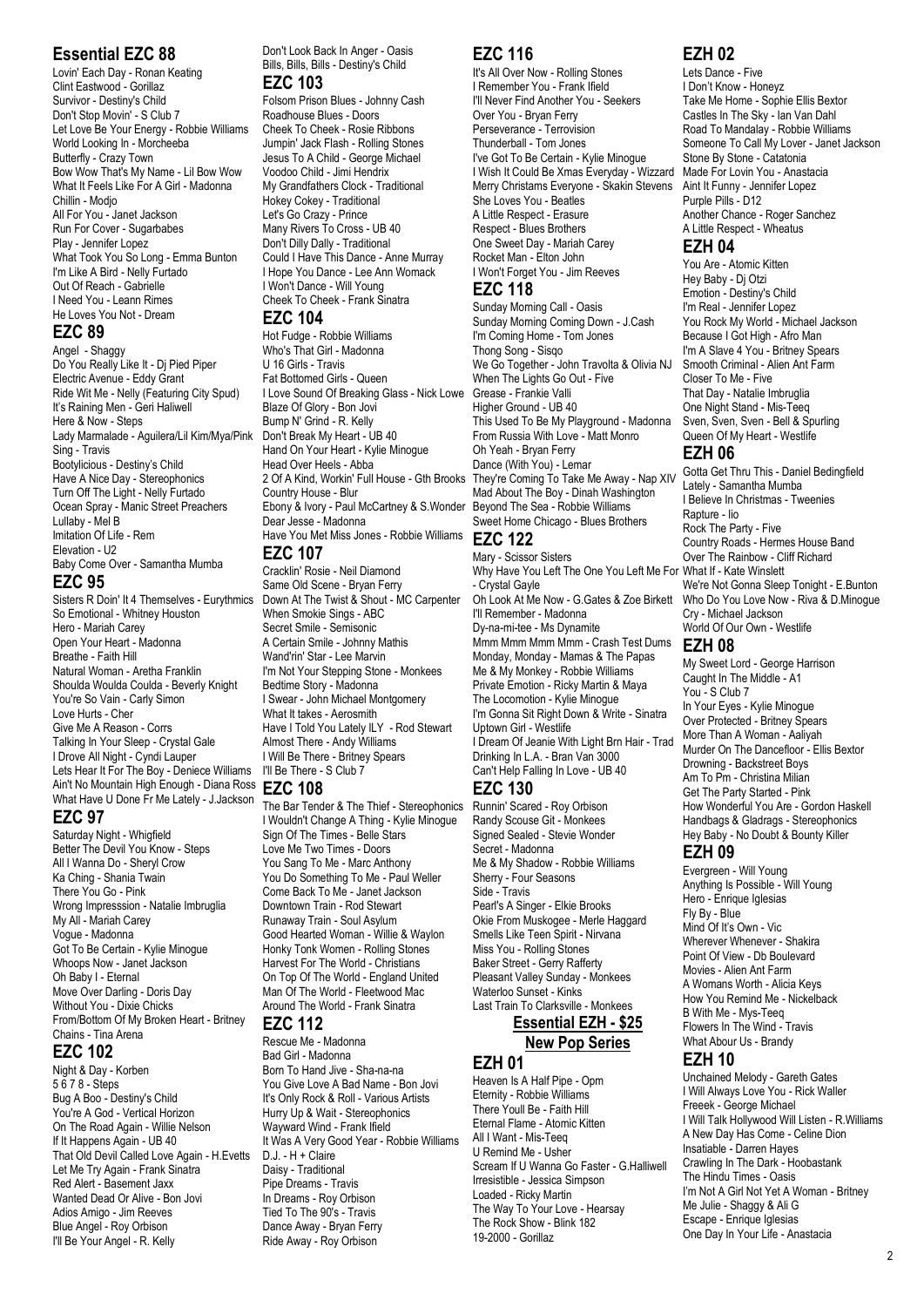#### The World's Greatest - R.Kelly **EZH 11**

Kiss Kiss - Holly Valance Light My Fire - Will Young It's Ok - Atomic Kitten Freak Like Me - Sugarbabes If Tomorrow Never Comes - Ronan Keating Bop Bop Baby - Westlife Love At First Sight - Kylie Minogue We're On The Ball - Ant & Dec Girlfriend - N'sync & Nelly Rock The Boat - Aaliyah Don't Let Me Get Me - Pink Lazy - Xpress & David Byrne My Culture - 1 Giant Leap

## **EZH 12**

Without Me - Eminem Just A Little - Liberty X One Step Closer - S Club Juniors Hero - Chad Kroeger & Josey Scoot Get Happy - Zoe Birkett A Little Less Conversation - Jxl Remix Elvis Hey Baby World Cup Remix - Dj Otzi Hella Good - No Doubt Wherever You Will Go - Calling Boom - Anastacia Full Moon - Brandy How Come You Don't Call Me - Alicia Keys Underneath Your Clothes - Shakira

#### **EZH 13**

Any One Of Us - Gareth Gates Black Suits Comin' - Will Smith Colour Blind - Darius When You Look At Me - Christina Milian Stop Crying Your Heart Out - Oasis Gone - N'sync In My Place - Coldplay Beauty On Fire - Natalie Imbruglia Automatic High - S Club Juniors No More Drama - Mary J.Blige Get Over You - Sophie Ellis Bextor By The Way - Red Hot Chilli Peppers **EZH 14**

Best In Me - Blue Time Of Our Lives - Toploader I'm Gonna Be Alright - Jennifer Lopez Boys - Britney Spears & Pharrell Williams Give Me What You Got - Abs The Tide Is High - Atomic Kitten Lovin Is Easy - Hear Say Love To See You Cry - Enrique Eglesias I Love It When We Do - Ronan Keating Work It Out - Beyonce Knowles Foolish - Ashanti Shoot The Dog - George Michael Just A Girl - Amy Studt

#### **EZH 15**

The Long & Winding Road - Will & Gareth Got To Have Your Love - Liberty X Crossroads - Blazin' Squad Just The Way You Are - Milky Come Into My World - Kylie Minogue Papa Don't Preach - Kelly Osbourne Too Bad - Nickelback Like A Prayer - Mad House Everyday - Bon Jovi Round Round - Sugababes A Thousand Miles - Vanessa Carlton Cleaning Out My Closet - Eminem Hot In Herre - Nelly

### **EZH 16**

Suspicious Minds - Gareth Gates Just Like A Pill - Pink I'm Right Here - Samantha Mumba Down Boy - Holly Valance What I Go To School For - Busted Complicated - Avril Lavigne Dilemna - Nelly & Kelly Rowland Little By Little - Oasis New Direction - S Club Juniors It's Written In The Stars - Paul Weller Starry Eyed Suprise - Oakenfield & Shifty Fantasy - Appleton Put The Needle On It - Dannii Minogue

# **EZH 17**

Electrical Storm - U2 One Love - Blue Unbreakable - Westlife Gangsta Lovin - Eve & Alicia Keys What's You Flava - Craig David Die Another Day - Madonna Objection Tango - Shakira The Ketchup Song - Las Ketchup I Love Rock N Roll - Britney Spears My Vision - Jakatta & Seal Dirty - Christina Aguilera & Redman Underneath It All - No Doubt

#### **EZH 18**

Feel - Robbie Williams Heaven - Dj Sammy Alive - S Club 7 Love On The Line - Blazin Squad I'm Gonna Getcha Good - Shania Twain Rushes - Darius You & I - Will Young Like I Love You - Justin Timberlake Stronger - Sugababes We've Got Tonight - Ronan Keating & Lulu The Last Goodbye - Atomic Kitten Jenny From The Block - J-Lo Feat Nox Sorry Seems To Be Hardest Word - Blue/Ej

#### **EZH 19**

Sound Of The Underground - Girls Aloud After You're Gone - One True Voice Sacred Trust - One True Voice What My Heart Wants To Say - G.Gates If You're Not The One - Daniel Bedingfield The Other Side - David Gray Holding On For You - Liberty X Naughty Girl - Holly Valance Cheeky Song/Touch My Bum - Cheeky Girls Miss You Nights - Westlife Put Him Out - Ms Dynamite Puppy Love - S Club Juniors Sk8er Boi - Avril Lavigne Lose Yourself - Eminem

#### **EZH 20**

Stop Livin The Lie - David Sneddon Family Portrait - Pink Hidden Agenda - Craig David Stole - Kelly Rowland Where The Story Ends - Blazin Squad Don't Worry - Appleton Cry Me A River - Justin Timberlake The Hands That Built America - U2 Here It Comes Again - Mel C The Opera Song - J.Vries & C.Church 03 Bonnie & Clyde - Jay Z & Beyonce Danger High Voltage - Electric 6 All The Things She Said - Tatu **EZH 21**

Beautiful - Christina Aguilera Tonight - Westlife U Make Me Wanna - Blue Songbird - Oasis I Can't Break Down - Sinead Quinn Sing For The Moment - Eminem I Begin To Wonder - Danii Minogue I'm With You - Avril Lavigne Born To Try - Delta Goodrem Being Nobody - Richard X Vs Liberty X Keep Me A Secret - Ainsley Henderson Spirit In The Sky - Gareth Gates & Kumars **EZH 22**

Make Luv - Room 5 & Oliver Cheatham American Life - Madonna Come Undone - Robbie Williams Cry - Kym Marsh Move Your Feet - Junior Senior Clocks - Coldplay Scandalous - Misteeq Love Doesn't Have To Hurt - Atomic Kitten All I Have - Jennifer Lopez & Ll Cool J Love Ain't Gonna Wait - S Club Do It With Madonna - Androids Shape - Sugarbabes & Sting **EZH 23**

No Good Advice - Girls Aloud Rise & Fall - Craig David Not Gonna Let Us - Tatu Don't Let Go - David Sneddon I Can't Read You - Daniel Beddingfield Take Your Shoes Off - Cheeky Girls Fighter - Christina Aguilera In Da Club - 50 Cent You Said No - Busted Be Mine - David Gray The Long Goodbye - Ronan Keating Rock Your Body - Justin Timberlake **EZH 24**

Ignition - R Kelly Madame Helga - Stereophonics Hollywood - Madonna Bring Me To Life - Evanescence Can't Make Up My Mind - Sonique Loneliness - Tomcraft Seven Nation Army - White Stripes Fool No More - S Club 8 My Favourite Things - Big Bruvaz Girls & Boys - Good Charlotte Say Goodbye - S Club I'm Glad - Jennifer Lopez **EZH 25**

Crazy In Love - Beyonce We Just Be Dreamin' - Blazin Squad Feel Good Time - Pink Life Got Cold - Girls Aloud 21 Questions - 50 Cent No Letting Go - Wayne Wonder Can't Get It Back - Misteeq Losing Grip - Avril Lavigne Fast Food Song - Fast Food Rockers Rhythm Bandits - Junior Senior Maybe Tomorrow - Stereophonics I Know What U Want - B.Rhymes/M.Carey **EZH 26**

White Flag - Dido Sleeping With The Light On - Busted Something Beautiful - Robbie Williams Breathe - Blu Cantrell Feat Sean Paul Never Gonna Leave Yr Side - D.Bedingfield Can't Hold Us Down - Christina Aguilera Snake - R Kelly Real Things - Javine God Put A Smile On Your Face - Coldplay Pass It On - Coral Sunshine - Gareth Gates Hooray Hray/Cheeky Holiday - Cheeky Girls Deepest Blue - Deepest Blue

### **EZH 28**

Hole In The Head - Sugababes Guilty - Blue Slow - Kylie Minogue Turn Me On - Kevin Lyttle State Of Mind - Holly Valance Baby Boy - Beyonce & Sean Paul Trouble - Pink If You Come To Me - Atomic Kitten Good Boys - Blondie Let The Sunshine In - Milk & Sugar Superstar - Jamelia Sexed - Robbie Williams **EZH 33**

Cha Cha Slide - DJ Casper Amazing - George Michael Thank You - Jamelia Baby I Love You - Jennifer Lopez In the Middle - Sugababes Breathe - EasyBlue Left Outside Alone - Anastacia Sunrise - Norah Jones Hey Mama - Black Eyed Peas Mysterious Girl - Peter Andre

#### Teenage Kicks - Busted With A Little Help - Sam & Mark **EZH 34**

F\*\*k It (I don't want you back) - Eamon 5 Colours In Her Hair - McFly Air Hostess - Busted My Band - D12 & Eminem Don't Tell Me - Avril Lavigne Single - Natasha Bedford I'm Not In Love - Enrique & Kelis Yeah - Usher Lil John & Ludacris Slow Jamz - Twista Naughty Girl - Beyonce Call Off The Search - K.Melua The Meaning Of Love - Michelle McManus

#### **EZH 35**

FURB - Frankee Insania - Peter Andre Dip It Low - Christina Milian Trick Me - Kelis On My Knees - 411 feat Ghostface Fit But You Know It - Streets Every Time - Britney Spears Stay The Same - Gabrielle In The Shadows - Rasmus Last Thing On My Mind - Ronan & LeAnn Everybody's Changing - Keane Summer Sunshine - Corrs The Show - Girls Aloud All Together Now (Euro 2004) - Farm

# **EZH 36**

Obviously - McFly Burn - Usher I Don't Wanna Know - Mario Winans etc Bubblin' - Blue 3AM - Busted Come As You Are - Beverly Knight My Happy Ending - Avril Lavigne Crawling Up A Hill - Katie Melua Thunderbirds Are Go - Busted This Love - Maroon 5 Caught In A Moment - Sugababes Walk Idiot Walk - Hives

#### **EZH 37**

Lola's Theme - Shapeshifters Dry Your Eyes - Streets These Words - Natasha Bedingfield See It In A Boys Eyes - Jamelia Fridays Child - Will Young Sand In My Shoes - Dido Never Really Was - Mario Winans Guilty - Rasmus Bye Bye Boy - Jennifer Ellison Cannonball - Damien Rice Golden Touch - Razorlight Super Duper Love - Joss Stone

#### **EZH 39**

Radio - Robbie Williams Leave (get out) - Jo Jo My Place - Nelly More More More - Rachel Stevens Dumb - 411 Carwash - Christina Aguilera Lose My Breath - Destiny's Child Vertigo - U2 Pieces Of Me - Ashlee Simpson Walk In The Sun - Travis My Prerogative - Britney Spears Smile - Westlife

# **EZH 42**

Goodies - Ciara & Petey Pablo Jailhouse Rock - Elvis Presley Somebody Told Me - Killers Sometimes U Can't Make It On Yr Own - U2 Wires - Athlete Get Down On It - Blue, Kool & Gang, Lil Kim Soldier - Destiny's Child Dakota - Stereophonics Against All Odds - Steve Brookstein Father & Son - Ronan Keating & Yusuf Filthy/Gorgeous - Scissor Sisters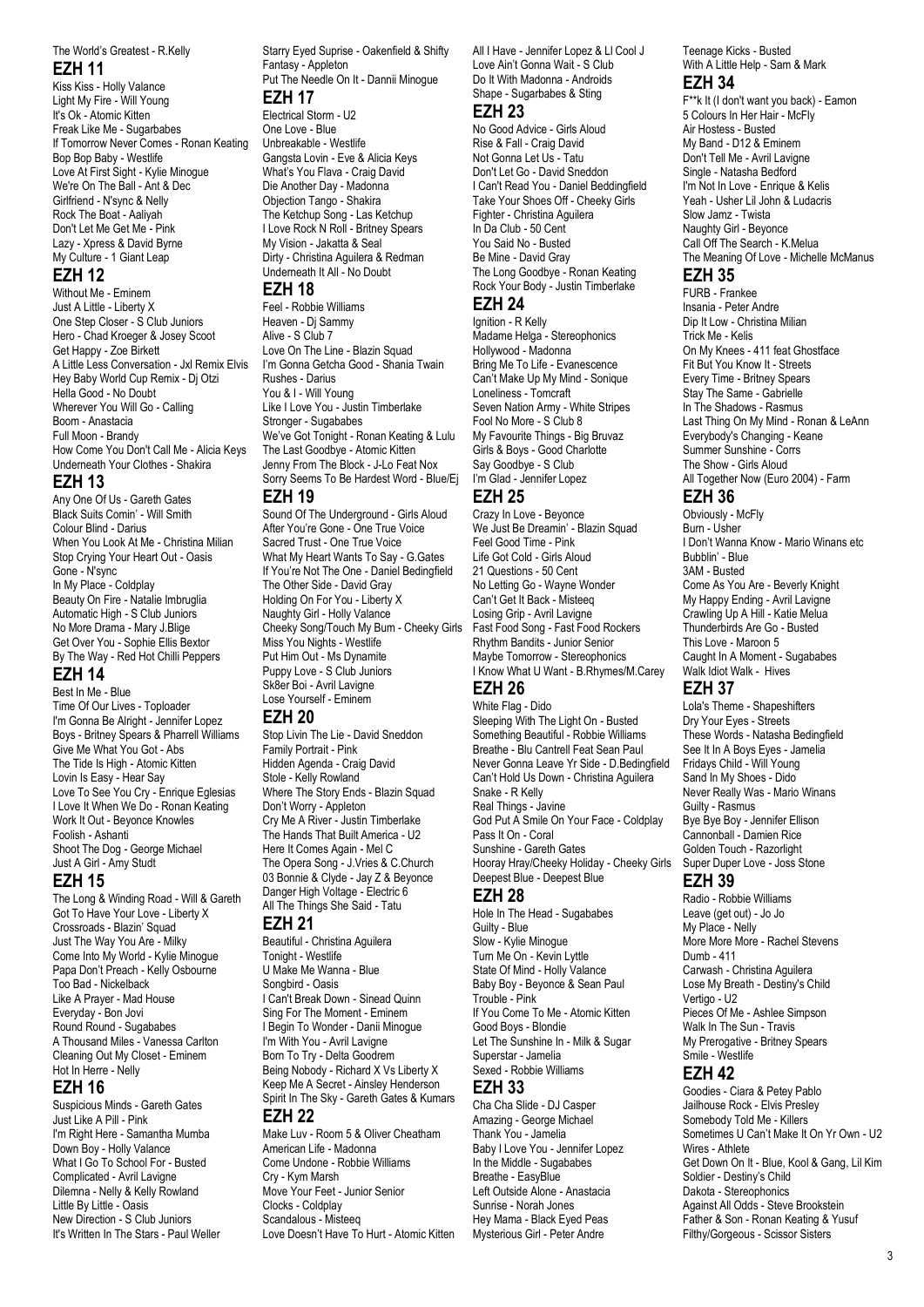What You Waiting For - Gwen Stefani One Night - Elvis Presley

#### **EZH 43**

Shiver - Natalie Imbruglia Spoiled - Joss Stone Wake Me Up - Girls Aloud Rich Girl - Gwen Stefani Staring At The Sun - Rooster Breathe In - Lucie Silvas Only You - Ashanti Do Somethin' - Britney Spears All About You - Mcfly Get Right - Jennifer Lopez Wrap My Words Around You - D.Bedingfield Surrender - Elvis Presley

#### **EZH 45**

Lyla - Oasis Girl - Destiny's Child Dnt Phunk With My Heart - Black Eyed Peas Signs - Snoop Dogg & Justin Timberlake Half Light - Athlete I Bruise Easily - Natasha Bedingfield Candy Shop - 50 Cent Touch My Fire - Javine Feel Good Inc. - Gorillaz & De La Soul They - Jem Must Get Out - Maroon 5 The Wonder Of You - Elvis

#### **EZH 46**

Speed Of Sound - Coldplay Lonely - Akon What The Fuss - Stevie Wonder Somewhere Else - Razorlight Switch - Will Smith 1, 2 Step - Ciara & Missy Elliott Feels Just Like It Should - Jamiroquai Blue Orchid - White Stripes 1 Thing - Amerie In The Morning - Coral Jerk It Out - Caesars I Like The Way - Bodyrockers

#### **EZH 47**

Crazy Chick - Charlotte Church City Of Blinding Lights - U2 Best Of You - Foo Fighters Everyday I Love U Less & Less - Kaiser Chfs Lonely No More - Rob Thomas Hollaback Girl - Gwen Stefani The Other Side - KT Tunstall Axel F - Crazy Frog You're Beautiful - James Blunt Army OF Lovers - Lee Ryan Everything Burns - Ben Moody & Anastacia Landed - Ben Folds

#### **EZH 49**

Fix You - Coldplay Do You Want To - Franz Ferdinand Since U Been Gone - Kelly Clarkson The One I Love - David Gray All The Way - Craig David Long Hot Summer - Girls Aloud This Town Aint Big Enough - British Whale I Predict A Riot - Kaiser Chiefs Getaway - Texas Don't Lie - Black Eyed Peas Wisemen- James Blunt Everybody - Martin Solveig The Importance Of Being Idle - Oasis Pon De Replay - Rihanna

## **EZH 51**

Hung Up - Madonna You Raise Me Up - Westlife Biology - Girls Aloud King Of The Mountain - Kate Bush I Bet U Lk Good/Dance Floor - Arctic Monkys One Way Ticket - Darkness Switch It On - Will Young Night To Remember - Liberty X All Because Of You - U2 Make Me Pure - Robbie Williams I've Got A Life - Eurythmics

Gold Digger - Kanye West ft. Jamie Foxx Stickwitu - Pussycat Dolls

#### **EZH 52**

See The Day - Girls Aloud When You Tell Me That You Love Me - Westlife & Diana Ross The JCB Song - Nizlopi Ugly - Sugababes Let There Be Love - Oasis Because Of You - Kelly Clarkson Under The Weather - KT Tunstall Even God Ct Change The Past - Ch Church Walk Away Franz Ferdinand Ticket Outta Loserville - Son Of Dork Advertising Space - Robbie Williams No Worries - Simon Webb Love Generation - Bob Sinclair & Gary Pine Here It Is Merry Xmas - Tony Christie Fairytale Of New York - Pogues That's My Goal - Shayne Ward

#### **EZH 53**

When The Sun Goes Down - Arctic Monkeys Goodbye My Lover - James Blunt Sorry - Madonna My Humps - Black Eyed Peas All Time Lover - Will Young Check On It - Beyonce Home - Michael Buble Eddies Song - Son Of Dork Break Th Night With Colour - Richd Ashcroft **EZH 58** Amazing - Westlife Don't Bother - Shakira Analogue - A Ha Run It - Chris Brown Talk - Coldplay

#### **EZH 54**

Put Your Records On - Corrinne Bailey Rae Thunder In My Heart - Meck & Leo Slayer Dirty Little Secret - All American Rejects Beep - Pussycat Dolls & Will I Am SOS Rescue Me - Rhianna Pump It - Black Eyed Peas Boys Will Be Boys - Ordinary Boys Better Together - Jack Johnson Sugar We're Going Down - Fallout Boy Grow - Kubb It's Chico Time - Chico Red Dress - Sugababes Sewn - Feeling No Promises / TV Edit - Shayne Ward The First Time I Saw Your Face - Jrny South No Tomorrow - Orson Crazy - Gnarles Barkley No Promises / Radio Edit - Shayne Ward

#### **EZH 55**

Dani California - Red Hot Chilli Peppers From Paris to Berlin - Infernal Nature's Law - Embrace You're All I Have - Snow Patrol Who Am I - Will Young Bright Idea - Orson Naïve - Kooks Dreams - Deep Dish So Sick - Ne Yo Piece Of My Heart - Beverley Knight Hang Up - Andy Abraham Girls - Nizlopi Unpredictable - Jamie Foxx World At Your Feet - Embrace Three Lions - Skinner & Baddiel Meat Pie Sausage Roll - Grndad & Son Elvis Vindaloo - Fat Les On Top Of The World - England United Jerusalem - Fat Les 2000 **EZH 56**

Maneater - Nelly Furtado I Wish I Was A Punk Rocker With Flowers In My Hair (Album Edit) - Sandi Thom I Wish I Was A Punk Rocker (Radio Edit) Is It Any Wonder - Keane Monster - Automatic Fill My Little World - Feeling

Control Myself - LL Cool J & Jennifer Lopez **EZH 63** Bang Bang You're Dead - Dirty Pretty Things Say I - Christina Millian & Jeezy Trouble Sleeping - Corinne Bailey Rae Country Girl - Primal Scream Hips Don't Lie - Shakira & Wyclef Jean View From The Afternoon - Arctic Monkeys Is This Th Way To World Cup - Tony Christie We're On The Ball - Ant & Dec Sven Sven Sven - Bell & Spurling Hey Baby (2002 World Cup Remix) - DJ Otzi All Together Now - Farm

Always Look On Bright Side Of Life - Mty Py **EZH 57** Smile - Lily Allen

Sexy Back - Justin Timberlake Ain't No Other Man - Christina Aguilera Unfaithful - Rihanna Breakaway - Kelly Clarkson Voodoo Child - Rogue Traders In The Morning - Razorlight She Moves In Her Own Way - Kooks Deja Vu - Beyonce Stars Are Blind - Paris Hilton Smiley Faces - Gnarls Barkley Valerie - Zutons You Give Me Something - James Morrison Who Knew - Pink Last Request - Paolo Nutini

Everytime We Touch/Candlelt Mix - Cascada 1973 - James Blunt Leave B4 Th Lights Come On - Arctic Mnkys Promiscuous - Nelly Furtado & Timberland I Don't Feel Like Dancing - Scissor Sisters When You Were Young - Killers Tell Me Baby - Red Hot Chili Peppers Rudebox - Robbie Willaims Lipstick - Alesha What If I'm Right - Sandi Thom Chasing Cars - Snow Patrol Happiness - Orson U & Ur Hand - Pink Iris - Ronan Keating Bossy - Kelis & Too Short

#### **EZH 59**

America - Razorlight LDN - Lily Allen Rock Steady - All Saints Call Me When You're Sober - Evanescence Like A Star - Corinne Bailey Rae Bones - Killers Empire - Kasabian Lonely At The Top - Ordinary Boys Me & U - Cassie London Bridge - Fergie Chelsea Dagger - Fratellis I Choose Life - Keisha White Do I Make You Proud - Taylor Hicks Somewhere Over The Rainbow - K.McPhee Something About You - Jamelia Ring The Alarm - Beyonce Never Be Lonely - Feeling Jump In My Car - David Hasslehoff **EZH 61**

A Moment Like This - Leona

Land Of A Thousand Words - Scissor Sisters Window In The Skies - U2 Love It When You Call - Feeling Grace Kelly - Mika Truly Madly Deeply - Cascada I Think We're Alone Now - Girls Aloud Sorry's Not Good Enough - McFly Irreplaceable - Beyonce Boogie 2Nite - Booty Luv All Good Things (Come/End) - Nelly Furtado Before I Fall To Pieces - Razorlight You Know My Name - Chris Cornell Catch You Sophie - Ellis Bextor Littlest Things - Lily Allen Wind It Up - Gwen Stefani Bing Bang (Time To Dance) - Lazytown Different World - Iron Maiden

I'm Gonna Be 500 Miles - Proclaimers A Beautiful Liar - Beyonce & Shakira Girlfriend - Avril Lavigne Brianstorm - Arctic Monkeys I Wanna Have Your Babies - Nat Bedingfield Say It Right - Nelly Furtado She's My Man - Scissor Sisters No More - Jamelia Baby Fratelli - Fratellis It Makes Me Wonder - Maroon 5 Give It To Me - Timbaland, Nelly F & Justin T Chelsea - Stefy Love Today - Mika Signal Fire - Snow Patrol Everything - Michael Buble Transylvania - Mcfly Closer - Travis Stop Me - Mark Ronson & Dan Merriweather **EZH 65** Oh My God - Mark Ronson & Lily Allen Big Girls Don't Cry - Fergie Foundations - Kate Nash Teenagers - My Chemical Romance Soulmate - Natasha Bedingfield Lost Without You - Robin Thicke 4 In The Morning - Gwen Stefani Worried About Ray - Hoosiers

With Every Heartbeat - Robyn Hold On - KT Tunstall Tears Dry On Their Own - Amy Winehouse Gotta Work - Amerie Shut Up & Drive - Rihanna The Way I Are - Timbaland & Keri Hilson If That's Ok With You - Shayne Ward Torn On The Platform - Jack Penate Suburban Knights - Hard Fi

## **EZH 66**

Beautiful Girls - Sean Kingston Stronger - Kanye West Hey There Delilah - Plain White T's Freaks - The Creeps (Get On Dancefloor) Newton Faulkner - Dream Catch Me Girls Aloud - Sexy No No No Maroon 5 - Wake Up Call Kaiser Chiefs - The Angry Mob High School Musical - What Time Is It Leona Lewis - Bleeding Love About You Now - Sugababes She's So Lovely - Scouting For Girls If You Were A Sailboat - Katie Melua Glorious - Natalie Imbruglia You Don't Know What Love Is - White Stripes Gimme More - Britney Spears Clothes Off - Gym Class Heroes The Pretender - Foo Fighters

#### **EZH 67**

2 Hearts - Kylie Minogue Rule The World - Take That Valerie - Mark Ronson & Amy Winehouse The Heart Never Lies - McFly Young Folks - Peter, Biorn, J & V Bergsman Do It Well - Jennifer Lopez Call The Shots - Girls Aloud Ayo Technology - 50 Cent & Justin Timberlake & Timbaland Goodbye Mr A - Hoosiers Home - Westlife Apologize - Timbaland & One Republic Hat That I Love You - Rihanna & Ne Yo Headlines - Spice Girls Baby Love - Nicole Scherzinger & Will I Am I Found Out - Pigeon Detectives No U Hang Up - Shayne Ward Aint No Party - Orson Teddy Picker - Arctic Monkeys

#### **EZH 69**

Chasing Pavements - Adele Now You're Gone - Basshunters Superstar Lupe Fiasco - Matthew Santos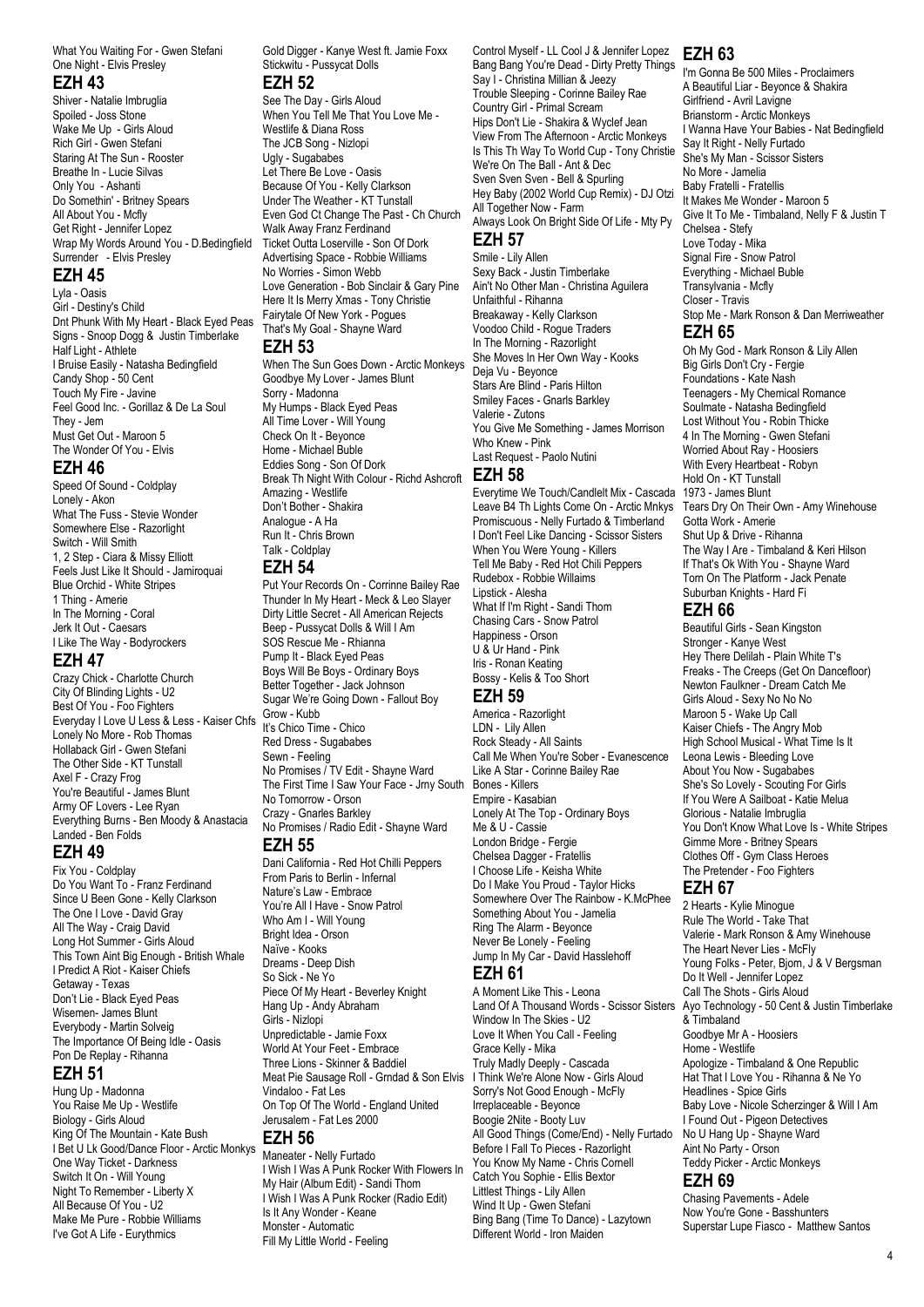The Journey Continues - Mark Brown & Sarah Never Miss A Beat - Kaiser Chiefs

Cracknell Mercy - Duffy Please Don't Stop The Music - Rihanna Piece Of Me - Britney Spears Be Mine - Robyn Elvis Ain't Dead - Scouting For Girls Better In Time (Single Remix) - Leona Lewis What's It Gonna Be - H Two O & Platnum Stop & Stare - One Republic Sun Goes Down - David Jordan With You - Chris Brown Run - Amy MacDonald Fascination - Alphabeat Always Where I Need To Be - Kooks Footprints In the Sand - Leona Lewis

## **EZH 70**

4 Minutes - Tattoo Come On Girl - Taio Cruz Feat Luciana Denial - Sugababes Nine In The Afternoon - Panic At The Disco Love Like This - Natasha Bedingfield Love Like This (Duet Version) - Natasha Bedingfield & Sean Kingston Low - Flo Rida & T Pain Without You - Feeling If Only - Kt Tunstall Tattoo - Jordin Sparks American Boy - Estelle Feat Kanye West Black & Gold - Sam Sparro Take A Bow - Rihanna In My Arms - Kylie Minogue Touch My Body - Mariah Carey Cry For You - September Cold Shoulder - Adele We Cry - Script Heartbeat - Scouting For Girls

#### **EZH 72**

All Summer Long - Kid Rock Dance Wiv me - Dizzie Rascal, Calvin Harris All The Times I Cried - Sharleen Spiteri One For The Radio - Mcfly Rehab - Rihanna All I Ever Wanted - Basshunter Hometown Glory - Adele Always Right Behind You - Zutons Teenage Love Affair - Alicia Keys I Kissed A Girl - Katy Perry Shut Up & Let Me Go - Ting Tings The Man Who Can't Be Moved - Script Disturbia - Rihanna 5 Years Time - Noah & The Whale Save The Lies (Good To Me) - Gabriell Cilmi If This Is Love - Saturdays Love Is Noise - Verve Shine On - Kooks

# **EZH 73**

Mountains - Biffy Clyro Next Plane Home - Daniel Powter Stepping Stone - Duffy When I Grow Up - Pussycat Dolls Beggin' - Madcon See You Again - Miley Cyrus So What - Pink Steve McQueen - Automatic Changes - Will Young Cookie Jar - Gym Class Heroes In This City - Iglu & Hartly Sex On Fire - Kings Of Leon Lies - McFly Miss Independant - Ne Yo Shock Of The Lightning - Oasis Girls - Sugababes Burnin' Up - Jonas Brothers Love You Anyway - Boyzone

#### **EZH 74**

Hero - X Factor Finalists Forgive Me - Leona Lewis The Promise - Girls Aloud Now Or Never - High School Musical 3 Wire To Wire - Razorlight Up - Saturdays

The Winners song - Geraldine McQueen Don't Call This Love - Leon Jackson The Greatest Day - Take That If I Were A Boy - Beyonce The Boy Does Nothing - Alesha Dixon Womanizer - Britney Spears Hot N Cold - Katy Perry Human - Killers Keeps Getting' Better - Christina Aguilera Miles Away - Madonna Break Even - Script

#### **EZH 76**

Just Dance - Lady GaGa Issues - Saturdays Circus - Britney Spears Let It Rock - Kevin Rudolf & Lil Wayne Ulysses - Franz Ferdinand Live Your Life - T.I & Rihanna Creative - Leon Jackson One Step At A Time - Jordin Sparks Single Ladies (Put A Ring On It) - Beyonce Loving Kind - Girls Aloud Get On Your Boots - U2 Heartless - Kanye West Take Me Back - Tinchy Stryder & Taio Cruz I'm Yours - Jason Mraz Change - Daniel Merriweather Day 'N' Nite - Kid Cudi Vs Crookers Breathe Slow - Alesha Dixon My Life Would Suck Wout You - Ky Clarkson **EZH 77**

Islands In The Stream - Dolly & Kenny Dead & Gone - T.I & Justin Timberlake Just Can't Get Enough - Saturdays Poker Face - Lady GaGa Up All Night - Take That T-Shirt - Shontelle Love Story (Album Version) - Taylor Swift Whatcha Think Abt Tht - Pcat Dlls & Missy E Let It Go - Will Young Revelry - Kings Of Leon Eh Eh (Nothing More I Cn Say) - Lady GaGa We Walk - Ting Tings My Time - Jade Ewen Halo - Beyonce Life In Technicolour 2 - Coldplay Beautiful - Akon, K Offishall & Colby O'Donis Dn't Upset Rhythm (Go Baby Go) - Noisettes Jai Ho (You Are My Destiny) - AR & Pcat Dlls Valleri **EZH 78** Number One - Tinchy Stryder & N-Dubz

It's Not Fair - Lily Allen Untouchable - Girls Aloud Right Round - Flo-Rida I'm Not Alone - Calvin Harris In For The Kill - La Roux Shake It - Metro Station Love Sex Magic - Ciara & Justin Timberlake No You Girls - Franz Ferdinand Battlefield - Jordin Sparks Be The One - Jack Penate Please Don't Leave Me - Pink Boom Boom Pow - Black Eyed Peas Magnificent - U2 Know Your Enemy - Green Day The Climb - Miley Cyrus Bonkers - Dizzee Rascal Red - Daniell Merriweather

### **EZH 80**

Holiday - Dizzee Rascal Get Sexy - Sugababes I Gotta Feeling - Black Eyed Peas Never Leave You - Tinchy Stryder & Amelle Sweet Dreams - Beyonce Ready For The Weekend - Calvin Harris Supernova - Mr Hudson & Kanye West Crying Lightning - Arctic Monkeys 17 Forever - Metro Station Break Your Heart - Taio Cruz Bodies - Robbie Williams Bad Boys - Alexandra Burke & Flo-Rida

Remedy - Little Boots Boys & Girls - Pixie Lott Uprising - Muse Run This Town - Jay-Z Rihanna & Kan West Let There Be Love - Danus Fight For This Love - Cheryl Cole Sexy Chick - David Guetta & Akon **EZH 82**

BBC Children In Need Medley - P Kay's Bnd Don't Stop Believing - Journey Bad Romance - Lady Gaga Wild Horses - Susan Boyle Don't Let Sun Go Down On Me - J McElderry The Climb - Joe McElderry Empire State Of Mind - Jay Z & Alicia Keys Doesn't Mean Anything - Alicia Keys Baby By Me - Fifty Cent & Ne Yo Replay - Iyaz Hold Up A Light - Take That Broken Heels - Alexandra Burke You Got The Love - Florence & The Machine Starstrukk - 3O3 & Katy Perry Ego - Saturdays Rock That Body - Black Eyed Peas Hold On - Michael Buble Killing In The Name Of - Rage Agst Machine **Essential Artist Series**

# **Essential EZA - \$25**

**EZA 03 Stereophonics & Travis** Hurry Up & Wait - Stereophonics Traffic - Stereophonics Step On My Old Size Nines - Stereophonics Just Looking - Stereophonics Mr Writer - Stereophonics Pick A Part That's New - Stereophonics Turn - Travis Side - Travis Why Does It Always Rain On Me - Travis Writing To Reach You - Travis Pipe Dreams - Travis U16 Girls – Travis

# **EZA 06 Monkees**

I'm A Believer Last Train To Clarksville Daydream Believer A Little Bit Me A Little Bit You Pleasant Valley Sunday Randy Scouse Git Words I'm Not Your Stepping Stone Theme From The Monkees Take A Giant Step What Am I Doing Hangin' Round

#### **EZA 09 Robbie Williams 2** Angels

**Eternity** Kids Let Love Be Your Energy Let Me Entertain You Millenium No Regrets Rock Dj She's The One Something Stupid Strong **Supreme** 

# **EZA 09 Robbie Williams 2**

Angels **Eternity** Kids Let Love Be Your Energy Let Me Entertain You Millenium No Regrets Rock Dj She's The One Something Stupid Strong Supreme

# **EZA 10 Big Band Hits By The Pop Idols**

Get Happy - Zoe Beyond The Sea - Will Mack The Knife - Gareth Everytime We Say Goodbye - Jessica I Get A Kick Out Of You - Aaron That Old Devil Called Love Again - Hayley I Wont Dance - Will Night & Day - Korben Cheek To Cheek - Rosie They Can't Take That Away - Laura Oh Look At Me Now - Gareth & Zoe

# **EZA 11 Destiny's Child & Britney Spears**

Independent Woman Part 1 - Destinys Child Say My Name - Destinys Child Emotion - Destinys Child Jumpin Jumpin - Destinys Child Survivor - Destinys Child I'm A Slave For You - Britney Spears Born To Make You Happy - Britney Spears Oops I Did It Again - Britney Spears Sometimes - Britney Spears Don't Let Me Be The Last To Know - Britney **EZA 12 Destiny's Child &**

# **Britney Spears**

Bills Bills Bills - Destinys Child Bootylicious - Destinys Child Bug A Boo - Destinys Child No No No - Destinys Child Independent Woman Part 2 - Destinys Child Overprotected - Britney Spears Baby One More Time - Britney Spears Stronger - Britney Spears You Drive Me Crazy - Britney Spears I'm Not A Girl Not Yet A Woman - Britney

**Easy Karaoke EZP Series \$25 The First 10 Are Multiplex**

# **EZP 02 Girl Power**

**8 Karaoke Tracks & 8 With Vocals** My Heart Will Go On - Celine Dion Genie In A Bottle - Christina Aguilera Never Be The Same Again - Mel C It Feels So Good - Sonique That Don't Impress Me Much - Shania Twain How Do I Live - Leann Rimes Never Ever - All Saints You Drive Me Crazy - Britney Spears

#### **EZP 03 Hits Of The 60's 8 Karaoke Tracks & 8 With Vocals**

I'm A Believer - Monkees I Only Want To Be With You - Dusty Sgfield Hi Ho Silver Lining - Jeff Beck Crazy - Patsy Cline I Heard It Thru The Grapevine - Marvin Gaye Downtown - Petula Clark He Aint Heavy He's My Brother The Locomotion - Little Eva

# **EZP 04 Hits Of The 70's**

**8 Karaoke Tracks & 8 With Vocals** Maggie May - Rod Stewart Heart Of Glass - Blondie The Wonder Of You - Elvis Presley Dancing Queen - ABBA YMCA - Village People Stand By Your Man - Tammy Wynette Bohemian Rhapsody - Queen I Will Survive - Gloria Gaynor

# **EZP 05 Hits Of The 80's**

**8 Karaoke Tracks & 8 With Vocals** Kharma Chameleon - Culture Club Like A Virgin - Madonna Careless Whisper - George Michael Take My Breath Away - Berlin Tainted Love - Soft Cell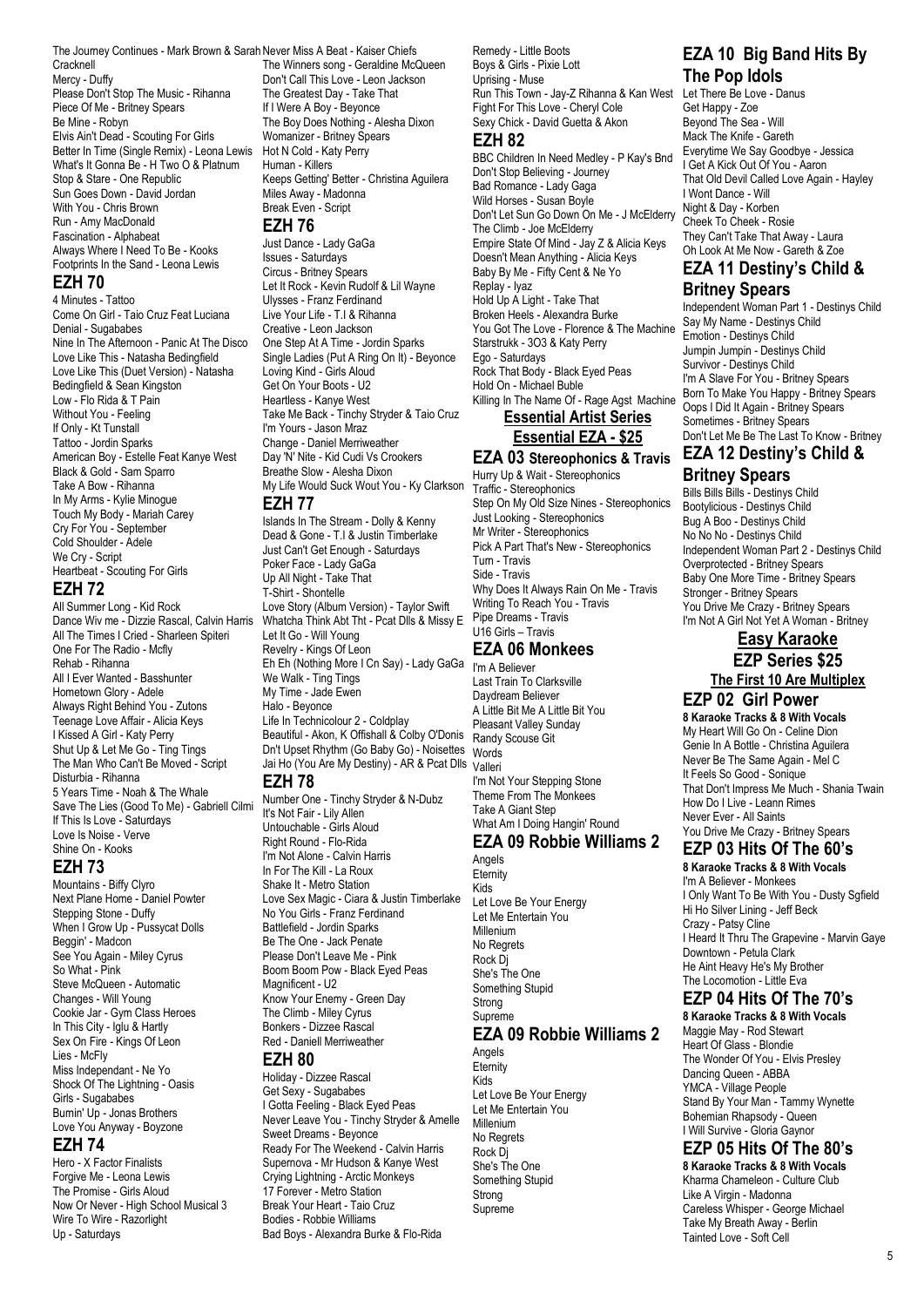I Wanna Dance With Somebody - Whitney Lady In Red - Chris Deburgh Don't Stand So Close To Me - Police

# **EZP 06 Hits Of The 90's**

**8 Karaoke Tracks & 8 With Vocals**

Wannabe - Spice Girls Millenium - Robbie Williams Torn - Natalie Imbruglia Baby One More Time - Britney Spears Believe - Cher Wonderwall - Oasis Macarena - Los Del Rio I Believe I Can Fly - R.Kelly

# **EZP 13 Karaoke Brits 2002**

**Not Multiplex** 7 Days - Craig David Thank You - Dido All Rise - Blue The Way To Your Love - Hear'say Survivor - Destiny's Child You Are - Atomic Kitten Take Me Home - Sophie Ellis Baxtor Something Stupid - Robbie & Nicole Kidman Fallin' - Alicia Keys I'm Like A Bird - Nellie Furtado On A Night Like This - Kylie Minogue Gotta Get Thru This - Daniel Bedingfield

#### **EZP 14 Karaoke Now 2001/1**

**Not Multiplex** Never Had A Dream Come True - S Club 7 Whole Again - Atomic Kitten It Wasn't Me - Shaggy & Rikrok What Took You So Long - Emma Bunton It's Raining Men - Geri Halliwell Angel - Shaggy & Rayvon Eternity - Robbie Williams Eternal Flame - Atomic Kitten Hey Baby - Dj Otzi Can't Get You Out Of My Head - Kylie Smooth Criminal - Alien Ant Farm Queen Of My Heart - Westlife

#### **EZP 15 Karaoke Now 2002/1 Not Multiplex**

My Sweet Lord - George Harrison Caught In The Middle - A1 You - S Club 7 In Your Eyes - Kylie Minogue Overprotected - Britney Spears More Than A Woman - Aaliyah Murder On Dance Floor - Sophie E.Bextor Drowning - Backstreet Boys Am To Pm - Christina Milian Get The Party Started - Pink How Wonderful You Are - Gordon Haskell Handbags & Gladrags - Stereophonics Hey Baby - No Doubt & Bounty Killer

#### **EZP 16 Karaoke Now 2002/2 Not Multiplex**

Evergreen - Will Young Anything Is Possible - Will Young Hero - Enrique Iglesias Fly By - Blue Mind Of It's Own - Victoria Beckham Whenever Wherever - Shakira Point Of View - Db Boulevard Movies - Alien Ant Farm A Woman's Worth - Alicia Keys How You Remind Me - Nickelback B With Me - Mis Teeq Flowers In The Window - Travis What About Us - Brandy

#### **EZP 17 Karaoke Now 2002/3 Not Multiplex**

Unchained Melody - Gareth Gates I Will Always Love You - Rik Waller Freeek - George Michael I Will Talk & Hollywood Will Listen - Robbie A New Day Has Come - Celine Dion Insatiable - Darren Hayes Crawling In The Dark - Hoobastank The Hindu Times - Oasis

I'm Not A Girl Not Yet A Woman - Britney Me Julie - Ali G & Shaggy Escape - Enrique Iglesias One Day In Your Life - Anastacia The Worlds Greatest - R. Kelly

# **EZP 18 Karaoke Now 2002/4**

**Not Multiplex**

Kiss Kiss - Holly Valance Light My Fire - Will Young It's Ok - Atomic Kitten Freak Like Me - Sugababes If Tomorrow Never Comes - Ronan Keating Bop Bop Baby - Westlife Love At First Sight - Kylie Minogue We're On The Ball - Ant & Dec Girlfriend - N Sync & Nelly Rock The Boat - Aaliyah Don't Let Me Get Me - Pink Lazy - X Press 2 & David Bryne My Culture - 1 Giant Leap & Maxi Jazz & Robbie Williams

#### **EZP 20 Big Band Hits By The Pop Idols**

#### **Not Multiplex** Let There Be Love - Danus

Get Happy - Zoe Beyond The Sea - Will Mack The Knife - Gareth Everytime We Say Goodbye - Jessica I Get A Kick Out Of You - Aaron That Old Devil Called Love Again - Hayley I Wont Dance - Will Night & Day - Korben Cheek To Cheek - Rosie They Can't Take That Away - Laura Oh Look At Me Now - Gareth & Zoe

# **EZP 21 Destiny's Child &**

#### **Britney Spears Not Multiplex**

Independent Woman Part 1 - Destinys Child Say My Name - Destinys Child Emotion - Destinys Child Jumpin Jumpin - Destinys Child Survivor - Destinys Child I'm A Slave For You - Britney Spears Born To Make You Happy - Britney Spears Oops I Did It Again - Britney Spears Sometimes - Britney Spears Don't Let Me Be The Last To Know - Britney

#### **EZP 22 Destiny's Child & Britney Spears**

**Not Multiplex** Bills Bills Bills - Destinys Child Bootylicious - Destinys Child Bug A Boo - Destinys Child No No No - Destinys Child Independent Woman Part 2 - Destinys Child Overprotected - Britney Spears Baby One More Time - Britney Spears Stronger - Britney Spears You Drive Me Crazy - Britney Spears I'm Not A Girl Not Yet A Woman - Britney

#### **EZP 23 Karaoke Now 2002/5 Not Multiplex**

Any 1 Of Us/Stupid Mistake - Gareth Gates A Little Less Conversation - Elvis Vs Jxl Just A Little - Liberty X One Step Closer - S Club Juniors Hero (Spiderman Theme) - Chad Kroeger Where Ever You Will Go - Calling Underneath Your Clothes - Shakira Black Suits Coming - Will Smith Colour Blind - Darius When You Look At Me - Christina Milian Automatic High - S Club Juniors Get Over You - Sophie Ellis Bextor

#### **EZP 24 Karaoke Boy Power/2 Not Multiplex**

Light My Fire - Will Young Unchained Melody - Gareth Gates

Escape - Enrique Iglesias Teenage Dirtbag - Wheatus If Tomorrow Never Comes - Ronan Keating Colour Blind - Darius World Of Our Own - Westlife Fly By Ii - Blue Have A Nice Day - Stereophonics Stop Crying Your Heart Out - Oasis

#### **EZP 25 Karaoke Girl Power/2 Not Multiplex**

Whenever Wherever - Shakira I'm Like A Bird - Nelly Futardo When You Look At Me - Christina Milian Round Round - Sugababes You Are - Atomic Kitten Love At First Sight - Kylie Fallin' - Alicia Keys Thank You - Dido One Day In Your Life - Anastacia Get Over You - Sophie Ellis Bextor

#### **EZP 26 Karaoke Duets/2 Not Multiplex**

Got To Have Your Love - Liberty X The Long & Winding Road - Will & Gareth Something Stupid - Nicole Kidman & Robbie The Way To Your Love - Hear Say Nobody Wants 2b Lonely - Christina & Ricky Me Julie - Ali G & Shaggy Summer Nights - John Travolta & Olivia Nj Don't Stop Movin' - S Club 7 D J - H & Claire Cld I Hve This Kiss F'ever - Whitney/Enrique

**EZP 27 Karaoke Mega Hits 2002**

# **Not Multiplex**

Any One Of Us/Stupid Mistake - G.Gates Just A Little - Liberty X Anything Is Possible - Will Young It's Ok - Atomic Kitten A Little Less Conversation - Elvis Vs Jxl Hero - Enrique Inglesias How You Remind Me - Nickelback Kiss Kiss - Holly Valance Get The Party Started - Pink Freak Like Me - Sugababes

#### **EZP 28 Karaoke Now 2002/6 Not Multiplex**

Dilemma - Nelly & Kelly Complicated - Avril Lavigne Down Boy - Holly Valance The Tide Is High - Atomic Kitten Heaven - Di Sammy One Love - Blue The Ketchup Song - Las Ketchup Suspicious Minds - Gareth Gates Unbreakable - Westlife Stronger - Sugababes

#### **EZP 30 Karaoke Now 2003/1 Not Multiplex**

Sounds Of The Underground - Girls Aloud Sacred Trust - One True Voice Cheeky Song - Cheeky Girls The Last Goodbye - Atomic Kitten Feel - Robbie Williams If You're Not The One - Daniel Bedingfield Sorry Seems 2b Hardest Word - Blue/Elton Dirrty - Christina Aguilera Put Him Out - Ms Dynamite Holding On For You - Liberty X Jenny From The Block - Jennifer Lopez

#### **EZP 33 Kylie & Dannii Not Multiplex**

In Your Eyes - Kylie I Begin To Wonder - Dannii Come Into My World - Kylie Who Do You Love Now - Dannii Love At First Sight - Kylie Put The Needle On It - Dannii Please Stay - Kylie All I Wanna Do - Dannii

**EZP 34 Karaoke Brits 2003 Not Multiplex**

Get The Party Started - Pink Just A Little - Liberty X Feel - Robbie Williams Freak Like Me - Sugababes Evergreen - Will Young Put Him Out - Ms Dynamite One Love - Blue Sex Bomb - Tom Jones By The Way - Red Hot Chilli Peppers In My Place - Coldplay Lose Yourself - Eminem Don't Know Why - Norah Jones

#### **EZP 35 Karaoke Now 2003 2**

**Not Multiplex** Beautiful - Christina Aguilera Spirit In The Sky - Gareth Gates Stole - Kelly Rowland Cry Me A River - Justin Timberlake All The Things She Said - Tatu Songbird - Oasis Being Nobody - Richard X Vs Liberty X I'm With You - Avril Lavigne Stop Living The Lie - David Sneddon Born To Try - Delta Goodrem

# **EZP 36 Boy Power 2003**

Year 3000 - Busted Girls & Boys - Good Charlotte Spirit In The Sky - Gareth Gates Cry Me A River - Justin Timberlake Feel - Robbie Williams Loneliness - Tomcraft Rise & Fall - Craig David & Sting Lose Yourself - Eminem I Can't Read You - Daniel Bedingfield Masame Helga - Stereophonics

### **EZP 37 Girl Power 2003**

Sk8er Boi - Avril Lavingne Dynamitee - Ms Dynamite Stole - Kelly Rowland Sound Of The Underground - Girls Aloud Fighter - Christina Aguilera Love Doesn't Have To Hurt - Atomic Kitten Don't Know Why - Norah Jones Not Gonna Get Us - Tatu Cry - Kym Marsh Scandalous - Mis-Teeq

# **EZP 38 Karaoke Now 2003 / 3**

Ignition - R Kelly Make Luv - Room 5 & Oliver Cheatham My Favourite Things - Big Brovaz All I Have - Jennifer Lopez & Ll Cool J Say Goodbye - S Club Move Your Feet - Junior Senior No Good Advice - Girls Aloud American Life - Madonna You Said No - Busted Rock Your Body - Justin Timberlake

#### **EZP 39 Justin Timberlake & Friends**

Girlfriend - N Sync & Nelly Cry Me A River - Justin Timberlake Bye Bye Bye - N Sync Like I Love You - Justin Timberlake Work It - Nelly & Justin Timberlake This I Promise You - N Sync Rock Your Body - Justin Timberlake Its Gonna Be Me - N Sync

# **EZP 41 Avril Lavigne & Pink**

Get The Party Started - Pink Complicated - Avril Lavigne I'm With You - Avril Lavigne Don't Let Me Get Me - Pink There You Go - Pink My Happy Ending - Avril Lavigne Sk8er Boi - Avril Lavigne Feel Good Time - Pink Just Like A Pill - Pink Don't Tell Me - Avril Lavigne Losing Grip - Avril Lavigne Most Girls - Pink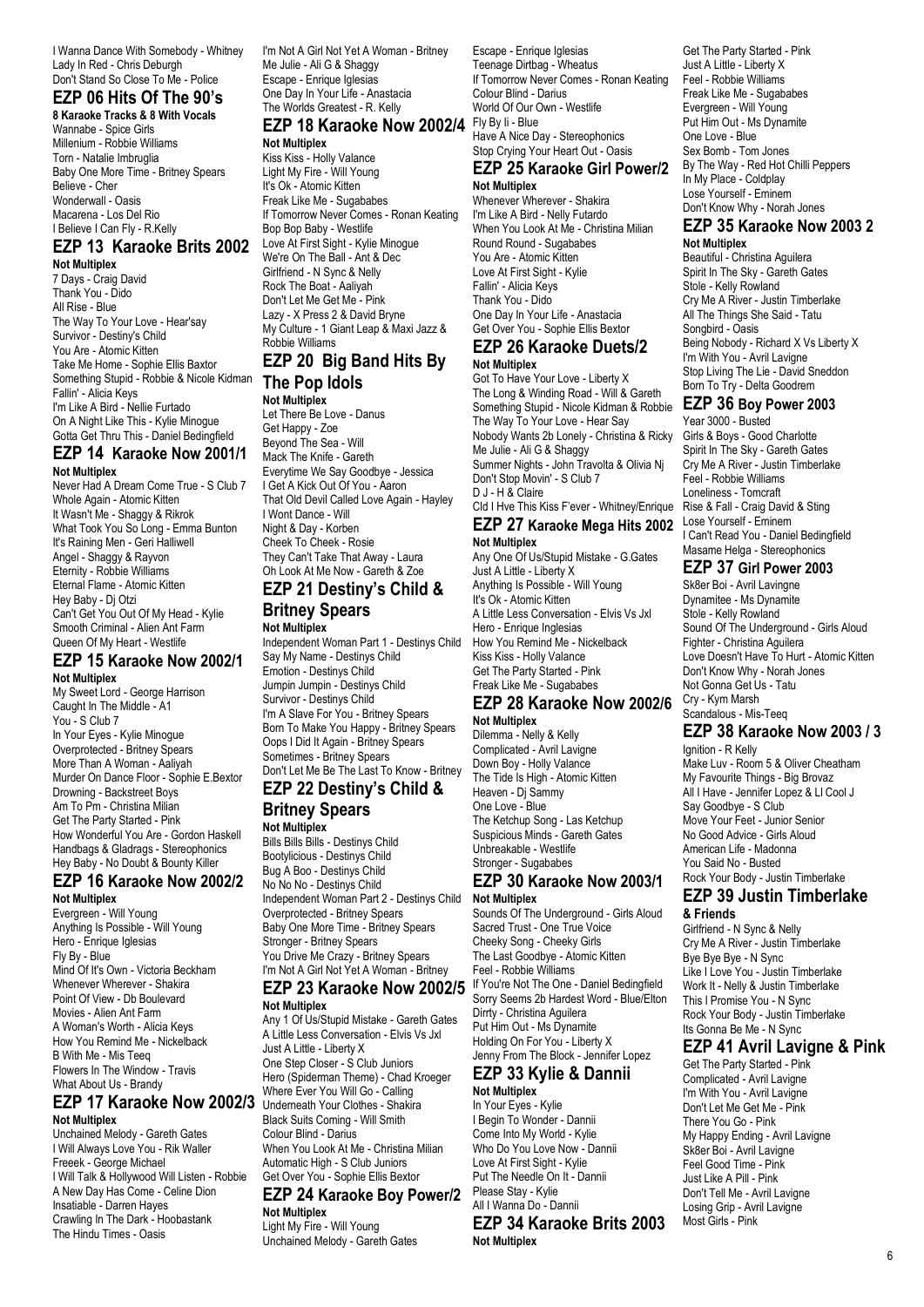# **EZP 42 Karaoke 2003/4**

Crazy In Lve - Beyonce Knowles Breathe - Blu Cantrell & Sean Paul Something Beautiful - Robbie Williams Sleeping With The Lights On - Busted Bring Me To Life - Evanescene White Flag - Dido Life Got Cold - Girls Aloud No Letting Go - Wayne Wonder I Know What You Want - Busta & Mariah Hooray Hooray - Cheeky Girls

#### **EZP 43 Karaoke Duets 2003**

Dilemma - Nelly Ft. Kelly Rowland Sorry Seems 2b Hardest Word - Blue/Elton We've Got Tonight - Ronan Keating Ft. Lulu 03 Bonnie & Clyde - Jay Z & Beyonce All I Have - Jennifer Lopez &. Ll Cool J Breath - Blu Cantrell Ft. Sean Paul Jenny From The Block - J Lo &. Nox Holding On For You - Liberty X

## **EZP 44 Karaoke Now 2003 5**

Hole In The Head - Sugababes Where Is The Love - Black Eyed Peas Sweet Dreams My La Ex - Rachel Stevens Jumpin' - Liberty X Sundown - S Club 8 Superstar - Jamelia Guilty - Blue Slow - Kylie Minogue If You Come To Me - Atomic Kitten Senorita - Justin Timberlake

#### **EZP 46 Ult Karaoke Hits 2003**

Ignition - R Kelly Spirit In The Sky - Gareth Gates All The Things She Said - Tatu Make Luv - Room 5 Crazy In Love - Beyonce Knowles Where Is The Love - Black Eyed Peas Beautiful - Christina Aguilera Bring Me To Life - Evanescence Cry Me A River - Justin Timberlake Breathe - Blue Cantrell

# **EZP 50 Brits 2004**

White Flag - Dido I Believe In A Thing Called Love - Darkness If You're Not The One - Daniel Bedingfield Year 3000 - Busted Rock Your Body - Justin Timberlake Crazy In Love - Beyonce Knowles Dance With You - Lemar Red Alert - Basement Jaxx Seven Nation Army - White Stripes Wild Boys - Duran Duran

# **EZP 51 Karaoke Now 2004 2** Leave (Get Out) - JoJo

Obvious - Westlife Hey Ya - Outkast Take Me to The Clouds Above - LMC v U2 Milkshake - Kelis Somebody To Love - Boogie Pimps Teenage Kids - Busted Take Me Out - Franz Ferdinand With Little Help From My Friends - Sam/Mark Mysterious Girl - Peter Andre Everybody Cries - Liberty X

## **EZP 52 Karaoke Now 2004 3**

Cha Cha Slide - DJ Casper Toxic - Britney Spears Baby I Love U - Jennifer Lopez In The Middle - Sugababes Breathe Easy - Blue Who's David - Busted Amazing - George Michael Your Game - Will Young Don't Leave Home - Dido Love Is Only A Feeling - Darkness

# **EZP 53 Battle Of The Bands**

Love Is Only A Feeling - Darkness Californication - Red Hot Chilli Peppers Teenage Kicks - Busted God Put A Smile On Your Face - Coldplay Bring Me Tom Life - Evanescence Re-Offender - Travis Maybe Tomorrow - Stereophonics Take Me Out - Franz Ferdinand Teenage Dirt Bag - Wheatus Walk This Way - Aerosmith

# **EZP 54 Battle Of The Babes**

Crazy In Love - Beyonce Jenny From The Block - Jennifer Lopez Toxic - Britney Spears The Voice Within - Christina Aguilera Superstar - Jamelia Life For Rent - Dido Red Blooded Woman - Kylie Sunshine - Norah Jones Call Off The Search - Katie Melua In The Middle - Sugababes

#### **EZP 55 Karaoke Now 2004 / 4**

On My Knees - 411 & Ghostface In The Shadows - Rasmus Fit But You Know It - Streets 5 Colours In Her Hair - Mcfly Air Hostess - Busted Single - Natasha Bedingfield Don't Tell Me - Avril Lavigne Every Time - Britney Spears Stay The Same - Gabrielle Dip It Low - Christina Milian All Together Now - Farm

#### **EZP 56 Karaoke Now 2004 / 5**

The Show - Girls Aloud I Don't Wanna Know - Mario Winans Thunderbirds Are Go - Busted Bubblin' - Blue Burn - Usher Obviously - Mcfly Caught In A Moment - Sugababes My Happy Ending - Avril Lavigne Crawling Up A Hill - Katie Melua Come As You Are - Beverley Knight

#### **EZP 61 Karaoke Now 2004/6**

Lola's Theme - Shapeshifters Dry Your Eyes - Streets See It In A Boy's Eyes - Jamelia Baby Cakes - Three Of A Kind These Words - Natasha Bedingfield She Will Be Loved - Maroon 5 Real To Me - Brain McFadden Some Girls - Rachel Stevens Super Duper Love - Joss Stone 3AM - Busted

# **EZP 62 Karaoke Now 2004/7** Army Of Lovers - Lee Ryan

Radio - Robbie Williams Vertigo - U2 Lose My Breath - Destiny's Child I Believe In You - Kylie Carwash - Christina Aguilera & Missy Elliot Dumb - 411 Stop - Jamelia Nothing Hurts Like Love - Daniel Bedingfield I'll Stand By You - Girls Aloud

# **EZP 63 Busted & Avril**

What I Go To School For - Busted Complicated - Avril Lavigne Year 3000 - Busted Im With You - Avril Lavigne You Said No - Busted Losing Grip - Avril Lavigne Sleeping With The Lights On - Busted Sk8er Boi - Avril Lavigne

#### **EZH 64 new pop series**

Shine - Take That Tell - Joss Stone Same Jeans - View You Know I'm No Good - Amy Winehouse Listen - Beyonce Too Little, Too Late - JoJo Starz In Their Eyes - Just Jack Nobody Knows - Pink The Prayer - Bloc Party

Walk This Way - Girls Aloud Vs Sugababes Beside You - Ben Mills Lil' Star - Kelis & Cee Lo How To Save A Life - Fray The Sweet Escape - Gwen Stefani & Akon What Goes Around - Justin Timberlake I Wanna Love You - Akon & Snoop Dogg Candyman - Christina Aguilera Total Eclipse Of The Heart - Westlife

#### **EZP 65 Karaoke Now 2005/1**

What You Waiting For - Gwen Stefani Dakota - Stereophonics Soldier - Destiny's Child Goodies - Ciara & Petey Pablo Father & Son - Ronan Keating Right To Be Wrong - Joss Stone Sunday Morning - Maroon 5 Only You - Ashanti Against All Odds - Steve Brookstein Jailhouse Rock - Elvis Presley

Is This The Way To Amarillo - Tony Christie Let Me Love You - Mario Over & Over - Nelly & Tim Mcgraw Negotiate With Love - Rachel Stevens Spoiled - Joss Stone Shiver - Natalie Imbruglia All About You - Mcfly Breathe In - Lucie Silvas Giving You Up - Kylie Minogue Return To Sender - Elvis Presley

### **EZP 67 Karaoke Now 2005/3**

Girl - Destiny's Child Lonely - Akon 1, 2 Step - Ciara & Missy Elliot Speed Of Sound - Coldplay 1 Thing - Amerie Wake Me Up When Sept Ends - Greenday They - Jem Other Side Of The World - Kt Tunstall I Like The Way - Body Rockers The Wonder Of You - Elvis Presley

#### **EZP 68 Karaoke Now 2005/4**

Crazy Chick - Charlotte Church Lyla - Oasis Hollaback Girl - Gwen Stefani You're Beautiful - James Blunt Axel F - Crazy Frog So Good - Rachel Stevens I'll Be Ok - Mcfly Nasty Girl - Inaya Day We Belong Together - Mariah Carey

#### **EZP 69 Karaoke Now 2005/5**  Don't Cha - Pussycat Dolls & Busta Rhymes Tripping - Robbie Williams

Cool - Gwen Stefani Bad Day - Daniel Powter The Importance Of Being Idle - Oasis Do You Want To - Franz Ferdinand Pon De Replay - Rihanna Push The Button - Sugababes Call My Name - Charlotte Church Since U Been Gone - Kelly Clarkson

### **EZP 71 Karaoke Now 2005/6** World At Your Feet - Embrace

Hung Up - Madonna You Raise Me Up - Westlife Biology - Girls Aloud Switch It On - Will Young Night To Remember - Liberty X Stickwitu - Pussycat Dolls I Wanna Hold You - Mcfly Suddenly I See - Kt Tunstall I Bet U Look Good On Dancefloor - Artic Mks Wish I - Jem

# **EZP 72 Karaoke Now 2006/1**

That's My Goal - Shayne Ward See The Day - Girls Aloud When You Tell Me That You Love Me - Westlife & Diana Ross Advertising Space - Robbie Williams

The JCB Song - Nizlopi Ugly - Sugababes Let There Be Love - Oasis Walk Away - Franz Ferdinand Because Of You - Kelly Clarkson Under The Weather - Kt Tunstall Run It - Chris Brown Check On It - Beyonce

## **EZP 73 Karaoke Brits 2006**

**EZP 66 Karaoke Now 2005/2** Town Called Malice - Paul Weller & The Jam I Predict A Riot - Kaiser Chiefs Speed Of Sound - Coldplay Suddenly I See - Kt Tunstall When The Sun Goes Down - Arctic Monkeys You're Beautiful - James Blunt If There's Any Justice - Lemar American Idiot - Green Day Sorry - Madonna Sitting, Waiting, Wishing - Jack Johnson Gold Digger - Kanye West, You Do Something To Me - Paul Weller

#### **EZP 74 Karaoke Now 2006/2**

Put Your Records On - Corinne Bailey Rae Thunder In My Heart - Leo Sayer Boys Will Be Boys - Ordinary Boys It's Chico Time - Chico No Promises - Shane Ward Crazy - Gnarls Barkley First Time Evr I Saw Yr Face - Journey South Hang Up - Andy Abraham No Tomorrow - Orson SOS (Rescue Me) - Rhianna Red Dress - Sugababes Don't Bother - Shakira

# **EZP 75 Robbie & Take That**

Never Forget - Take That Let Me Entertain You - Robbie Williams Back For Good - Take That She's The One - Robbie Williams How Deep Is Your Love - Take That Rock DJ - Robbie Williams Pray - Take That Let Love Be Your Energy - Robbie Williams Relight My Fire - Take That Millennium - Robbie Williams Everything Changes - Take That Tripping - Robbie Williams It Only Takes A Minute - Take That Feel - Robbie Williams A Million Love Songs - Take That Advertising Space - Robbie Williams Babe - Take That Angels - Robbie Williams

## **EZP 76 Karaoke Now 2006/3**

Maneater - Nelly Furtado I Wish I Was A Punk Rocker - Sandi Thom So Sick - Ne-Yo From Paris To Berlin - Infernal Monster - Automatic Dani California - Red Hot Chili Peppers Trouble Sleeping - Corrine Bailey Rae Fill My Little World - Feeling Say I - Christina Milian & Jeezy Is It Any Wonder - Keane Naive - Kooks

## **EZP 77 Karaoke Now 2006/4**

Smile - Lily Allen Hips Don't Lie - Shakira & Wyclef Jean Everytime We Touch - Cascada Last Request - Paolo Nutini Voodoo Child - Rogue Traders Unfaithful - Rihanna Ain't No Other Man - Christina Aguilera She Moves In Her Own Way - Kooks Stars Are Blind - Paris Rudebox - Robbie Williams Iris - Ronan Keating Who Knew - Pink

## **EZP 78 Karaoke Now 2006/5**

I Don't Feel Like Dancing - Scissor Sisters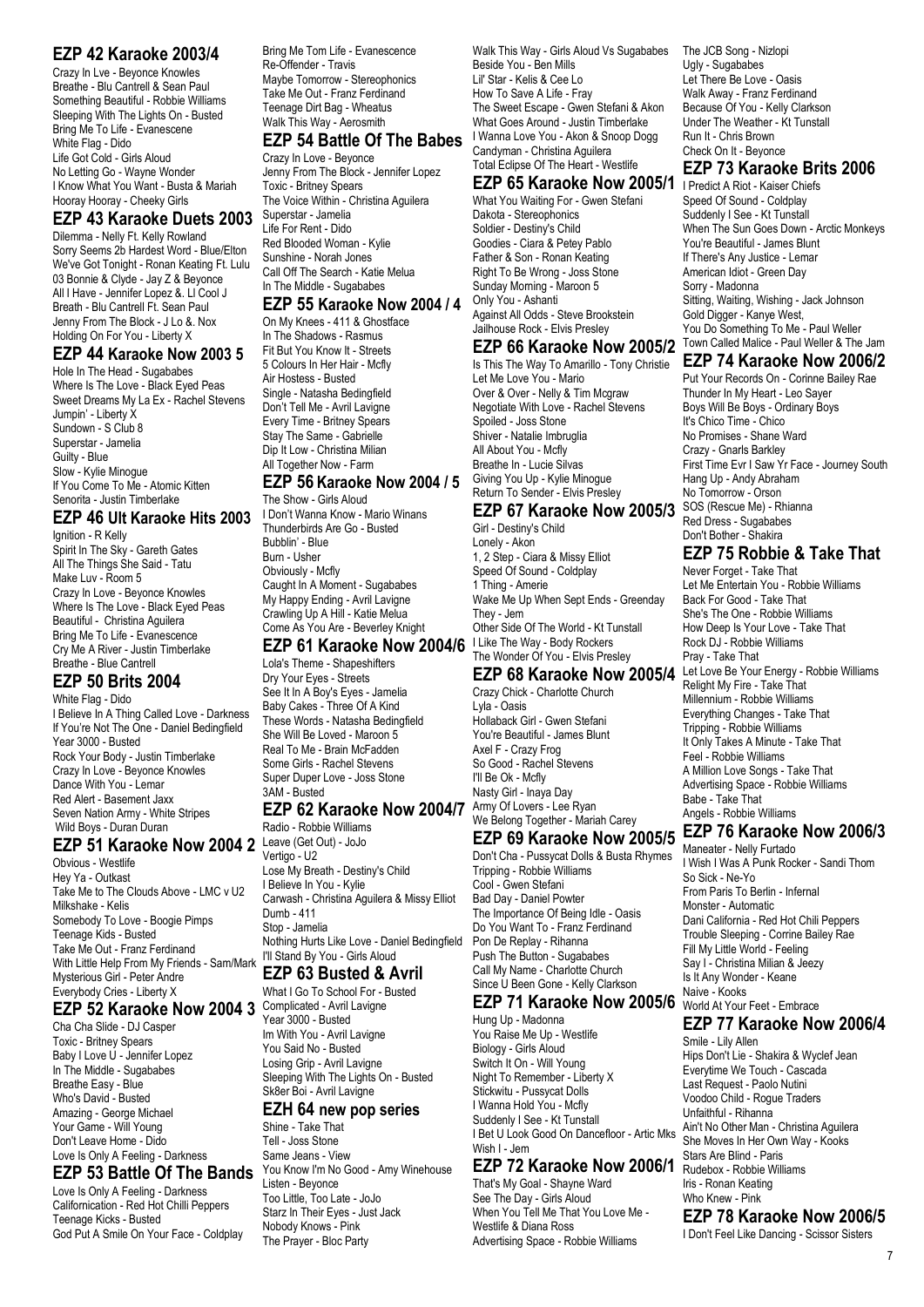Something About You - Jamelia Like A Star - Corinne Bailey Rae When You Were Young - Killers Rock Steady - All Saints America - Razorlight Sexyback - Justin Timberlake Ldn - Lily Allen Promiscuous - Nelly Furtado & Timbaland Chasing Cars - Snow Patrol I Choose Life - Keisha White U & Ur Hand - Pink

# **EZP 79 Karaoke Now 2006/6**

Patience - Take That Star Girl - Mcfly The Rose - Westlife Breaking Free - Cast Of High School Musical Easy - Sugababes The Saints Are Coming - U2 & Green Day Something Kinda Ooooh - Girls Aloud Downtown - Emma Bunton Lovelight - Robbie Williams My Love - Justin Timberlake & T.I. Hurt - Christina Aguilera Checkin' It Out - Lil' Chris

#### **EZP 81A Karaoke Now 2007/1**

A Moment Like This - Leona Land Of A Thousand Words - Scissor Sisters Love It When You Call - Feeling Bing Bang (Time To Dance) - Lazytown I Think We're Alone Now - Girls Aloud Sorry's Not Good Enough - Mcfly Irreplaceable - Beyonce All Good Things (Come To An End) - Nelly F Ruby - Kaiser Chiefs Catch You - Sophie Ellis Bextor Grace Kelly - Mika Truly Madly Deeply - Cascada

# **EZP 81B Karaoke Now 2007/1**

Before I Fall To Pieces - Razorlight You Know My Name - Chris Comell Littlest Things - Lily Allen Shine - Take That Tell Me 'Bout It - Joss Stone Same Jeans - View Listen - Beyonce Too Little Too Late - Jojo Starz In Their Eyes - Just Jack Nobody Knows - Pink Boogie 2nite - Booty Luv Window In The Skies - U2

#### **EZP84 NOW 2007 Volume 2**

A Beautiful Liar - Beyonce & Shakira Makes Me Wonder - Maroon 5 Transylvania - Mcfly I'm Gonna Be 500 Miles - Proclaimers Love Today - Mika Girlfriend - Avril Lavigne Say It Right - Nelly Furtado No More - Jamelia Cupids Chkehld, Brkfast In Amrica - GymCH Take Control - Amerie Umbrella - Rihanna Never Again - Kelly Clarkson How To Save A Life - Fray Walk This Way - Girls Aloud Vs Sugababes Lil Star - Kelis & Cee Lo The Sweet Escape - Gwen Stefani & Akon What Goes Around - Justin Timberlake Total Eclipse Of The Heart - Westlife Real Girl - Mutya Buena Everything Is Average Nowadys - Ksr Chiefs Stop Me - Mark Ronson & Dan Merriweather Candyman - Christina Aguilera Signal Fire - Snow Patrol Everything - Michael Buble

## **EZP 85 NOW 2007 Volume 3**

What Time Is It - High School Musical Hey There Delilah - Plain White T's Sexy No No No - Girls Aloud Shut Up & Drive - Rihanna With Every Heart Beat - Robyn & Kleerup Dream Catch Me - Newton Faulkner

Hold On - KT Tunstall Foundations - Kate Nash Big Girls Don't Cry - Fergie I'd Wait For Life - Take That Torn On The Platform - Jack Penate When You're Gone - Avril Lavigne In The Morning - Gwen Stefani Oh My God - Mark Ronson & Lily Allen Soul Mate - Natasha Bedingfield 1973… - James Blunt Lost Without You - Robin Thicke If That's Ok With You - Shatne Ward Worried About Ray - Hoosiers Wake Up Call - Maroon 5 The Angry Mob - Kaiser Chiefs Heavyweight Champ Of World - Reverend Suburban Knights - Hard Fi

#### Tears Dry On Their Own - Amy Winehouse **EZP 86 NOW 2007 Volume 4**

Hearts - Kylie Minogue Rule The World - Take That Valerie - Amy Winehouse & Mark Ronson The Heart Never Lies - Mcfly Young Folks - Peter Bjorn & J & V Bergsman Do It Well - Jennifer Lopez Call The Shots - Girls Aloud Ayo Technology - 50Cent Timbrlke & Timlnd Ain't No Party - Orson Goodbye Mr A - Hoosiers No U Hang Up - Shayne Ward The Way I Are - Timbaland, Doe & K Helison Nine In The Afternoon - Panic At The Disco Bleeding Love - Leona Lewis About You Now - Sugababes She's So Lovely - Scouting For Girls If You Were A Sailboat - Katie Melua Glorious - Natalie Imbruglia You Don't Know What Love Is - White Stripes Gimme More - Britney Spears Clothes Off - Gym Clas Heroes The Pretender - Foo Fighters Stronger - Kanye West Beautiful Girl - Sean Kingston Gotta Work - Amerie

#### **EZP 87 NOW 2008 Volume 1**

When You Believe - Leon Jackson Wow - Kylie Minogue Pumpkin Soup - Kate Nash Breathless - Shayne Ward Flux - Bloc Party Heartbroken - T2 & Jodie This Is The Life - Amy Macdonald No One - Alicia Keys Wht A Wonderful Wrld - K Melua & E Casidy Love Is A Losing Game - Amy Winehouse Whatever It Takes - Leona Lewis Rockstar - Nickleback Apologise - Timbaland & One Republic Hate That I Love You - Rihanna & Ne-Yo Headlines (Frndship Nvr Ends) - Spice Girls I Found Out - Pigeon Detectives Teardrop - Newton Faulkner Saving My Face - KT Tunstall What Hurts The Most - Cascada I'm Already There - Westlife Change - Sugababes I Thought It Was Over - Feeling Work - Kelly Rowland Baby Love - Nicole Scherzinger & Will.I.am **EZP 88 Brit Awards 2008**

Valerie - Mark Ronson & Amy Winehouse Chasing Pavements - Adele Grace Kelly - Mika 2 Hearts - Kylie Brian Storm - Arctic Monkeys Shine - Take That Foundations - Kate Nash The Pretender - Foo Fighters Stronger - Kanye West Fluorescent Adolescent - Arctic Monkeys Patience - Take That Get Back - Beatles Bleeding Love - Leona Lewis Umbrella - Rihanna & Jay-Z

Dream Catch Me - Newton Faulkner Ruby - Kaiser Chiefs Apologise - Timbaland & One Republic Call The Shots - Girls Aloud Hold On - KT Tunstall The Best Of You - Foo Fighters No One - Alicia Keys About You Now - Sugababes Home - Michael Buble Hey Jude - Beatles

#### **EZP 93 NOW 2008 Volume 2** What Time Is It - High School Musical 2 Mercy - Duffy

Better In Time - Leona Lewis Stop & Stare - One Republic Fascination - Alphabeat With You - Chris Brown Always Where I Need To be - Kooks Chasing Pavements - Adele Don't Stop The Music - Rihanna Piece Of Me - Britney Spears Sun Goes Down - David Jordan What's It Gonna Be - H Two O & Platnum Superstar - Lupe Fiasco & Matthew Santos American Boy - Estelle & Kanye West Footprints In The Sand - Leona Lewis Elvis Ain't Dead - Scouting For Girls 4 Minutes - Madonna & Justin Timberlake The Journey Continues - M Brwn & S Crcknll Run - Amy McDonald Black & Gold - Sam Sparro Denial - Sugababes Love Like This - N Bedingfield & Sn Kingston If Only - KT Tunstall Without You - Feeling

# **EZP 94 NOW 2008 Volume 3** Guitars, Cadillacs - Dwight Yoakam

That's Not My Name - Ting Tings Warwick Avenue - Duffy Violet Hill - Coldplay Sweet About Me - Gabriella Cilmi Love Song - Sara Bareilles Closer - Ne-Yo Give It To Me - Madonna No Air - Jordin Sparks & Chris Brown SOS - Jonas Brothers The Quest - Bryn Christopher Forever - Chris Brown Take A Bow - Rihanna All Summer Long - Kid Rock Cold Shoulder - Adele All The Times I Cried - Sharleen Spiteri Always Right Behind You - Zutons Rehab - Rihanna We Cry - Script Love Is Noise - Verve Dance Wiv Me - Dizee Rascal & Calvin Harris **EZP 99 NOW 2009 Volume 1** & Chrome All I Ever Wanted - Basshunter Viva La Vida - Coldplay If I Never See Yr Face Agn - Marn 5 & Rihna Teenage Love Affair - Alicia Keys

# **EZP95 NOW 2008 Volume 4**

So What - Pink When I Grow Up - Pussycat Dolls Beggin' - Madcon See You Again - Miley Cyrus Steve McQueen - Automatic In This City - Iglu & Hartly Lies - McFly Burnin' Up - Jonas Brothers If This Is Love - Saturdays Disturbia - Rihanna Shut Up & Let Me Go - Ting Tings 5 Years Time - Noah & The Whale Girls - Sugababes I Kissed A Girl - Katy Perry Changes - Will Young Mountains - Biffy Clyro Love You Anyway - Boyzone Save The Lies (Good To Me) - Gabrlla Cilmi The Shock Of The Lightning - Oasis Stepping Stone - Duffy Hometown Glory - Adele

The Promise - Girls Aloud Forgive Me - Leona Lewis Hero - X Factor Finalists

## **EZP 97 Kids Rock Karaoke**

We Rock - Camp Rock See You Again - Miley Cyrus We Got The Party - H Montana & Jonas Bros Breaking Free - High School Musical 1 Burnin' Up - Jonas Brothers Our Time Is Here - D Lovato, M Martin & A D 7 Things (Seven Things) - Miley Cyrus When You Look Me In The Eyes - Jonas Brs You Are The Music In Me - High School Mu 2 I Gotta Find You - Joe Jonas These Four Walls - Miley Cyrus Who Will I Be - Demi Lovato Play My Music - Jonas Brothers Fabulous - High School Musical 2 Right Here, Right Now - High School Mus 3 Now Or Never - High School Musical 3 This Is Me - Demi Lovato & Joe Jonas SOS - Jonas Brothers Full Circle - Miley Cyrus

# **EZP 98 Classic Country**

Always On My Mind - Willie Nelson Jambalaya - Hank Williams Folsom Prison Blues - Johnny Cash Coal Miner's Daughter - Loretta Lynn The Thunder Rolls - Garth Brooks Down At The Twist & Shout - MC Carpenter Boot Scootin' Boogie - Brooks & Dunn Okie From Muskogee - Merle Haggard Take This Job & Stuff It - Johnny Paycheck The Hole - Randy Travis Crazy - Patsy Cline King Of The Road - Roger Miller Stand By Your Man - Tammy Wynette Take Me Home Country Roads - J Denver Devil Went Down To Georgia - C Daniels Annie's Song - John Denver Most Beautiful Girl In Th World - Charlie Rich Rhinestone Cowboy - Glen Campbell D I V O R C E - Tammy Wynette Blanket On The Ground - Billie Jo Spears A Boy Named Sue - Johnny Cash Distant Drums - Jim Reeves Gentle On My Mind - Glen Campbell Your Cheatin' Heart - Hank Williams Jr If I Said U Hd A Beautiful Body - Bellamy Brs Harper Valley P.T.A - Jeannie C. Riley Can't Fight The Moonlight - Leann Rimes Coward Of The County - Kenny Rogers Ruby, D't Take Yr Love To Town - K Rogers

The Fear - Lily Allen Just Dance - Lady GaGa Up - Saturdays Hallelujah - Alexandra Burke Run - Leona Lewis The Greatest Day - Take That Sober - Pink Break Even - Script Grace - Will Young Lovebug - Jonas Brothers Broken Strings - J Morrison & Nelly Furtado Human - Killers Loving Kind - Girls Aloud If I Were A Boy - Beyonce The Boy Does Nothing - Alesha Dixon Issues - Saturdays Womanizer - Britney Spears Hot 'N' Cold - Katy Perry We R One - Same Difference Live Your Life - T.I & Rihanna Let It Rock - Kevin Rudolph & Lil Wayne Use Somebody - Kings Of Leon Change - Daniel Merriweather Get On Your Boots - U2

**EZP 101 Karaoke NOW 2009 2** Poker Face - Lady GaGa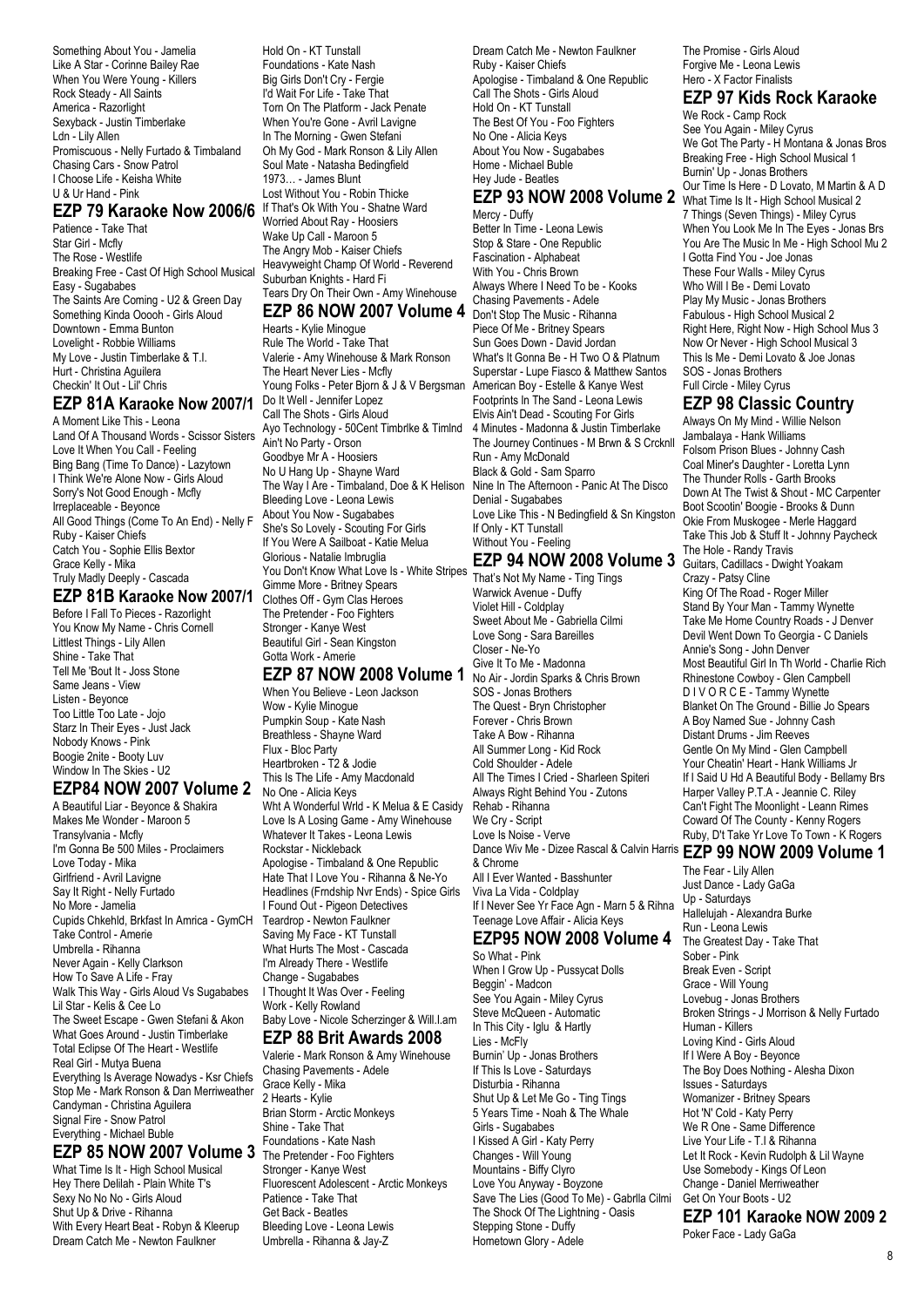D't Upset Rhythm (Go Baby Go) - Noisettes Jai Ho (UR My Destiny) - AR & Pussyct Dolls We R One - Same Difference Just Can't Get Enough - Saturdays Revelry - Kings Of Leon We Walk - Ting Tings My Life Wld Suck Wout You - Kelly Clarkson Single Ladies (Put A Ring On It) - Beyonce Let It Go - Will Young Dead & Gone - T.I & Justin Timberlake Whatcha Think - Pussycat Dolls Breathe Slow - Alesha Dixon Halo - Beyonce Right Round - Flo-Rida Creative - Leon Jackson Life In Technicolour 2 - Coldplay Beautiful - Akon & Kardinal Offishall & Colby Love Story - Taylor Swift Heartless - Kanye West Take Me Back - Tinchy Stryder & Taio Cruz I'm Yours - Jason Mraz Circus - Britney Spears Day N Nite - Cudi Vs Crookers T-Shirt - Shontelle

# **EZP 103 Boy Bands**

Rule The World - Take That Flying Without Wings - Westlife All About You - McFly Burnin' Up - Jonas Brothers Dance Wiv Me - Dizzee Rascal & C Harris One Love - Blue I'll Make Love To You - Boyz II Men I Swear - All 4 One No Matter What - Boyzone Each Time - E17 Bye Bye Bye - Nsync Keep On Moving - Five What I Go To School For - Busted Truly Madly Deeply - Savage Garden We Will Rock You - Five & Queen I Want It That Way - Backstreet Boys Number 1 - Tinchy Stryder & N-Dubz Now You're Gone - Basshunter Dead & Gone - T.I & Justin Timberlake More Than A Woman - 911 Caught In The Middle - A1 A Million Love Songs - Take That Take On Me - A-Ha I Owe You Nothing - Bros From The Heart - Another Level Mmm Bop - Hanson Ghost Of You & Me - BB Mak Crossroads - Blazin Squad Butterfly - Crazy Town

**EZP 108 Karaoke 2009 vol 3** Everybody Hurts - Help For Haiti

Beat Again - JLS New In Town - Little Boots Ready For The Weekend - Calvin Harris When Love Takes Over - D Guetta, K Rownd You Got The Love - Florence & The Machine Never Leave You - Tinchey Stryder & Amelle I Gotta Feeling - Black Eyed Peas Supernova - Mr Hudson & Kanye West Holiday - Dizzee Rascal Untouched - Veronicas Get Sexy - Sugababes Sweet Dreams - Beyonce Crying Lightning - Arctic Monkeys The Climb - Miley Cyrus Kiss Me Thru The Phone - Soulja Boy Tell'm Work - Saturdays Fire - Kasabian Please Don't Leave Me - Pink Magnificent - U2 Bonkers - Dizzee Rascal Mama Do - Pixie Lott Battlefield - Jordin Sparks Be The One - Jack Penate Boom Boom Pow - Black Eyed Peas Know Your Enemy - Green Day

# **EZP 112 The X-Factor vol 1**

Hallelujah - Alexandra Burke A Moment Like This - Leona Lewis Hero - 2008 X-Factor Finalists

Beat Again - JLS If I Were A Boy - Beyonce Toxic - Britney Spears Shine - Take that Don't Stop The Music - Rihanna Home - Michael Bublc Over The Rainbow - Eva Cassidy Purple Rain - Prince Call Me - Blondie It's Not Unusual - Tom Jones That's Life - Frank Sinatra That's My Goal - Shayne Ward When You Believe - Leon Jackson Jai Ho (You Are My Destiny) - A R Rahman & The Promise - Girls Aloud Pussycat Dolls Poker Face - Lady GaGa Up - Saturdays Right Here Right Now - High Schl Musical 3 The Promise - Girls Aloud The Boy Does Nothing - Alesha Dixon Hot N Cold - Katy Perry The Climb - Miley Cyrus Please Don't Leave Me - Pink Billie Jean - Michael Jackson Venus - Bananarama I'm Already There - Westlife Run - Leona Lewis

#### **EZP 113 Karaoke 2009 vol 4**

You Are Not Alone - X-Factor Finalists Bad Boys - Alexandra Burke & Flo-Rida Fight For This Love - Cheryl Cole Tik Tok - Ke\$ha Everybody In Love - JLS Happy - Leona Lewis Bodies - Robbie Williams Boys & Girls - Pixie Lott Haven't Met You Yet - Michael Buble Party In The USA - Miley Cyrus Oopsy Daisy - Chipmunk Ignorance - Paramaore To Love again - Alesha Dixon What About Now - Westlife You Know Me - Robbie Williams She Wolf - Shakira Remedy - Little Boots Sexy Chick - David Guetta & Akon Forever Is Over - Saturdays Cry Me Out - Pixie Lott Down - Jay Sean & Lil Wayne Russian Roulette - Rihanna 3 Words - Cheryl Cole & Will I Am Uprising – Muse

#### Sorry Seems 2B Hardest Word - Blue & Elton **EZP114A Karaoke Chart Hits 1**

Reply - Iyaz Hold Up A Light - Take That Broken Heels - Alexandra Burke Starstrukk - 3OH3 & Katy Perry I Got You - Leona Lewis Doesn't Mean Anything - Alicia Keys Hold On - Michael Buble Don't Stop Believin' - Journey Bad Romance - Lady GaGa Children In Need Medley - Peter Kay's Band Fireflies - Owl City Under Pressure - Jedward & Vanilla Ice Don't Stop Believin' - Glee Cast Empire State Of Mind - Jay Z & Alicia Keys Wild Horses - Susan Boyle Rock That Body - Black Eyed Peas The Climb - Joe McElderry Riverside (Let's Go) - S Samson & W Sleeve Watcha Say - Jason Derulo Saty Too Long (Clean Edit) - Plan B Ego - Saturdays One Shot - JLS

#### **EZP115 Karaoke Brit Awards**

Who Do You Think You Are - Spice Girls Bonkers - Dizzee Rascal Empire State Of Mind - Jay Z & Alicia Keys Don't Look Back In Anger - Oasis

Fire - Kasabian The Fear - Lily Allen Bad Romance - Lady GaGa Beat Again - JLS You Got The Love - Florence & The Machine All Time Low - Wanted Bodies - Robbie Williams Starry Eyed - Ellie Goulding Just Dance - Lady GaGa Everybody In Love - JLS Remedy - Little Boots Fight For This Love - Cheryl Cole Let Me Entertain You - Robbie Williams Get The Party Started - Pink I Kissed A Girl - Katy Perry Mercy - Duffy Shine - Take That Wonderwall -Oasis Don't Stop The Music - Rihanna Chasing Pavements - Adele When You Were Young - Killers Holding Back The Years - Simply Red Beautiful Day - U2 Rehab - Amy Winehouse Sex On Fire - Kings Of Leon Angels - Robbie Williams

# **EZP116 Karaoke Chart Hits 2**

Baby - Justin Bieber & Ludacris OMG - Usher & Will.I.Am She Said - Plan B I'd Rather Be With You - Joshua Radin Naturally - Selena Gomez Once - Diana Vickers Gives You Hell - Glee Cast Good Times - Roll Deep & Jodie Connor Hey, Soul Sister - Train In My Head - Jason Derulo Parachute - Cheryl Cole Rude Boy - Rihanna Getting' Over You - Dav Guetta & Chris Willis Can't Be Tamed - Miley Cyrus Eenie Meenie - Sean Kingston & Jusn Bieber Never Say Never - Jtn Bieber & Jaden Smith Telephone - Laddy GaGa & Beyonce Can't Be Tamed - Miley Cyrus Halo/Walking On Sunshine - Glee Cast Nothin' On You - B.O.B & Bruno Mars Pass Out - Tinie Tempah Ridin' Solo - Jason Derulo All Night Long - Alexandra Burke Try Sleeping With A Broken Heart - Alic Keys This Ain't A Love Song - Scouting For Girls Somebody To Love - Glee Cast

## **EZP117 X Factor Karaoke 2**

The Climb - Joe McElderry You Are Not Alone - 2009 X-Factor Finalists Everybody In Love - JLS Broken Heels - Alexandra Burke Fight For This Love - Cheryl Cole I Got You - Leona Lewis One Shot - JLS Don't Let Sun Go Down On Me - Joe McEldy Hero - 2008 X-Factor Finalists Bad Boys - Alexandra Burke & Flo-Rida Baby - Justin Bieber & Ludacris Under Pressure (Ice Ice Baby) - Jeward & V I 3 Words - Cheryl Cole & Will.I.Am Once - Diana Vickers Everybody Hurts - Helping Haiti Angels - Robbie Williams Don't Stop Believin' - Glee Cast Never Forget - Take That Twist & Shout - Beatles What A Wnderful Wrld - K Melua & E Cssidy I Gotta Feeling - Black Eyed Peas Sex On Fire - King Of Leon Superstition - Stevie Wonder Tik Tok - Kesha You Got The Love - Florence & The Machine Paparazzi - Lady GaGa Man In The Mirror - Michael Jackson Doesn't Mean Anything - Alicia Keys Haven't Met You Yet - Michael Buble Russian Roulette - Rihanna **EZP118 Karaoke Chart Hits 3**

Start Without You - Alexandra Burke The Club Is Alive - JLS Please Don't Let Me Go - Olly Murs Teenage Dream - Katy Perry Alejandro - Lady GaGa It's My Life/Confessions Part II - Glee Cast Club Can't Handle Me - Flo-Rida & D Guetta Missing You - Saturdays Your Love Is My Drug - Kesha All The Lovers - Kylie Minogue Dynamite - Taio Cruz Pack Up - Eliza Doolittle Airplanes - B.O.B & Hayley Williams My First Kiss - 3OH3 & Kesha California Gurls - Katy Perry & Snoop Dogg Turn It Up - Pixie Lott Beautiful Monster - Ne Yo Fire With Fire - Scissor Sisters Green Light - Roll Deep Crossfire - Brandon Flowers Billionaire - Travie McCoy & Bruno Kickstarts - Example I Like It - Enrique & Pitbull

#### **EZP119 Kids Rock 2**

Don't Stop Believin' - Glee Cast Love You More - JLS Baby - Justin Bieber & Ludacris Whip My Hair - Willow Smith Who Owns My Heart - Miley Cyrus Somebody To Love - Glee Cast Beat Again - JLS All Time Low - Wanted Party In The USA - Miley Cyrus Pray (Acoustic Version) - Justin Bieber Somebody To Love - Justin Bieber & Usher Heart Vacancy - Wanted Halo/Walking On Sunshine - Glee Cast Everybody In Love - JLS It's My Life/Confessions - Glee Cast One Shot - JLS Gives You Hell - Glee Cast U Smile - Justin Bieber

## **EZP120 Karaoke Chart Hits 4**

Heroes - X Factor Finalists 2010 The Flood - Take That Your Song - Ellie Goulding Cooler Than Me - Mike Posner To Make Me Feel My Love - Adele Firework - Katy Perry Well Well Well - Duffy Hollywood - Michael Buble Heart Vacancy - Wanted Forget You - Cee Lo Green Just The Way You Are (Amazing) - Bru Mars Ambitions - Joe McElderry Shame - Robbie Williams & Gary Barlow Love You More - JLS Promise This - Cheryl Cole Written In The Stars - T Tempah & E Turner Only Girl (In The World) - Rihanna For The First Time - Script Whip My Hair - Willow Smith Hold My Hand - Michael Jackson & Akon The Flood - Cheryl Cole Who Owns My Heart - Miley Cyrus The Silence - Alexandra Burke Somebody To Love - Justin Bieber & Usher **EZP121 X Factor Karaoke 3**

Heroes - X Factor Finalists 2010 Love You More - Jls Promise This - Cheryl Cole Your Song - Ellie Goulding Heart Vacancy - Wanted Pray - Justin Bieber Ambitions - Joe Mcelderry Make You Feel My Love - Adele Girl In The World - Rihanna The Silence - Alexandra Burke Price Tag - Jessie J & B.O.B The Flood - Take That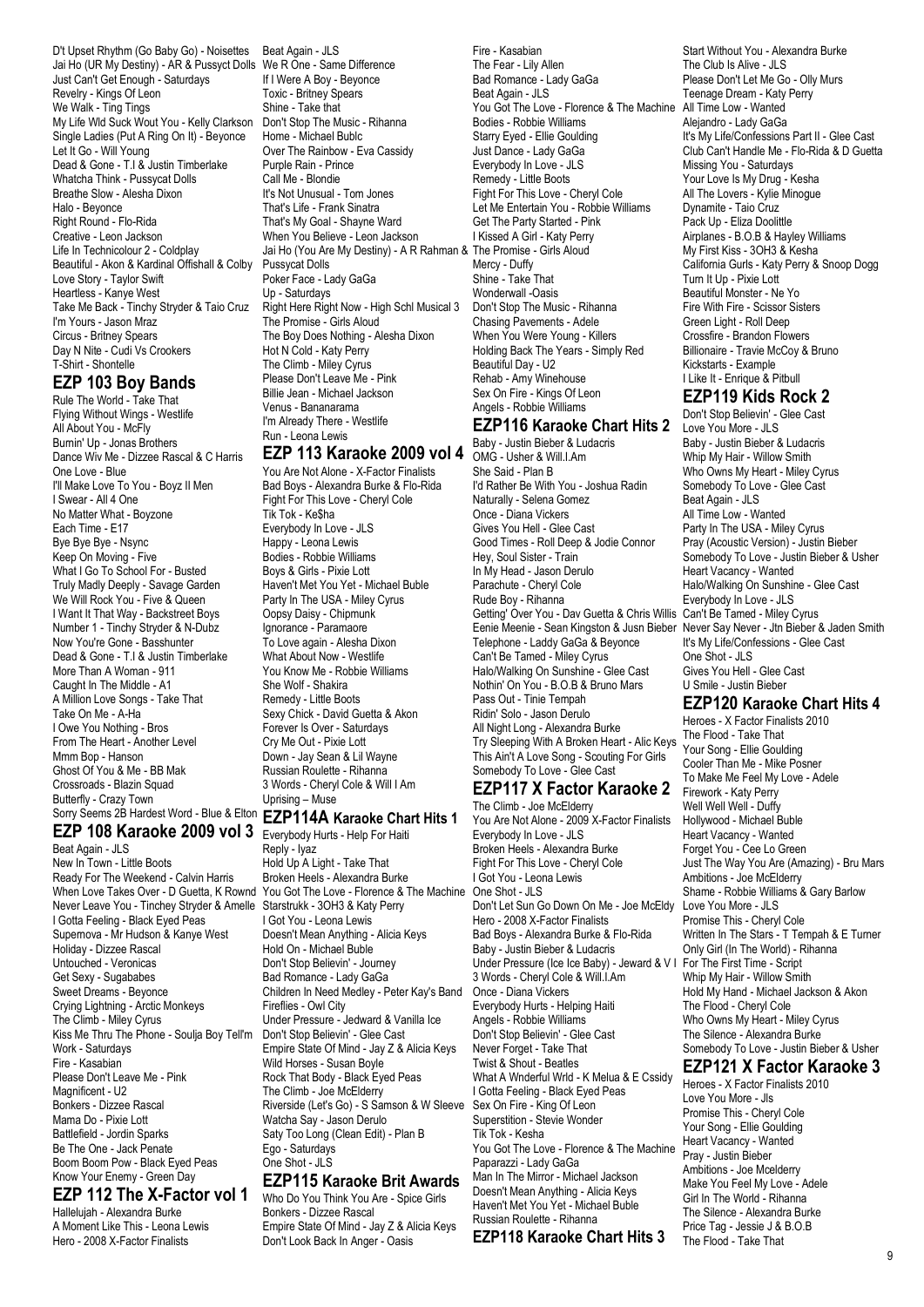Forget You - Cee Lo Green Cooler Than Me - Mike Posner Firework - Katy Perry The Flood - Cheryl Cole Just The Way You Are (Amazing) - Bru Mars Im So Excited - Pointer Sisters Born This Way - Lady Gaga Someone Like You - Adele Someone Wake Me Up - Joe Mcelderry Somebody To Love - Justin Bieber & Usher Written In The Stars - T Tempah & E Turner Who Owns My Heart - Miley Cyrus Whip My Hair - Willow Smith For The First Time - Script Well Well Well - Duffy Hollywood - Michael Buble Hold My Hand - Michael Jackson & Akon Gold Forever - Wanted Shame - Robbie Williams & Gary Barlow

# **Essential - \$25**

#### **EZS 01**

2 Become 1 - Spice Girls Say Youll Be There - Spice Girls Wonderwall - Oasis Macarena - Los Del Rio Moving On Up - M People Sight For Sore Eyes - M People Ooh Ahh Just A Little Bit - Gina G American Pie - Don Mclean Celebration - Kool & Gang Common People - Pulp I Fall To Pieces - Patsy Cline Get Here - Oleta Adams We Are The Champions - Queen Wild Thing - Troggs Wind Beneath My Wings - Bette Midler Utility - Utility

# **EZS 02**

Wannabe - Spice Girls Everything I Do I Do It For You - Bry Adams Dancing In The Street - Martha Reeves Delilah - Tom Jones Like A Virgin - Madonna Whats Up - 4 Non Blondes Daydream Believer - Monkees Easy - Commodores My Guy - Mary Wells You Are The Sunshine Of My Life – S Wnder Stop In The Name Of Love - Supremes Saturday Nights Alright For Fighting - Elton If You Dont Know Me By Now - Simply Red Careless Whisper - George Michael My Way - Frank Sinatra One Moment In Time - Whitney Houston She Drives Me Crazy - Fine Young Cannibals Check On It - Beyonce & Slim Thug

# **EZS 03**

I Got You Babe - Ub 40 & Chrissie Hyndes Dont Go Breaking My Heart - Elton & Kiki Love Is All Around - Wet Wet Wet Ymca - Village People All That She Wants - Ace Of Base Waterloo - Abba Sweet Caroline - Neil Diamond Achy Breaky Heart - Billy Ray Cyrus A Million Love Songs - Take That La Isla Bonita - Madonna Its Not Unusual - Tom Jones Im Too Sexy - Right Said Fred Come On Eileen - Dexys Midnight Runners Black Velvet - Alannah Miles Dizzy - Vic Reeves Time Warp - Rocky Horror Picture Show Love Is In The Air - John Paul Young

### **EZS 04**

Crazy - Patsy Cline All Shook Up - Elvis Presley Twist & Shout - Beatles Tiger Feet - Mud Pretty Woman - Roy Orbison Another One Bites The Dust - Queen Radio Gaga - Queen Rock Around The Clock - Bill Haley

Runaway - Del Shannon Reet Petite - Jackie Wilson Everybody Needs Somebody - Blues Brothrs Hound Dog - Elvis Presley Chantilly Lace - Big Bopper Leader Of The Gang - Gary Glitter Hippy Hippy Shake - Swinging Blue Jeans Respect - Wilson Picket

#### **EZS 05**

Lady In Red - Chris De Burgh Saving All My Love For You - Whitney Hston I Will Survive - Gloria Gaynor Nothing Compares 2 U - Sinead Oconnor Love Me Tender - Elvis Presley Hey Jude - Beatles Get Back - Beatles Eternal Flame - Bangles Endless Love - Lionel Richie & Diana Ross Dont Let The Sun Go Down - Elton & George Candle In The Wind - Elton John Eleanor Rigby - Beatles Like A Prayer - Madonna Whats New Pussy Cat - Tom Jones Save The Best Till Last - Vanessa Williams Everybodys Talking - Nilsson Born To Be Wild - Steppenwolf

#### **Music Factory - \$25 New Chart Hits Series MFCH03 Chart Hits 03**

I Bet U Look God On Dancefloor - Arc Mnkys Hung Up - Madonna Run It - Chris Brown Stuckwitu - Pussycat Dolls You Raise Me Up - Westlife Advertising Space - Robbie Williams Ugly - Sugababes Switch It On - Will Young Boyfriend - Ashley Simpson Sleep - Texas Because Of You - Kelly Clarkson No Worries - Simon Webbe The JCB Song - Nizlopi My Humps - Black Eyed Peas Under The Weather - KT Tunstall That's My Goal - Shayne Ward Biology - Girls Aloud Let There Be Love - Oasis A Night To Remember - Liberty X Walk Away - Franz Ferdinand

#### **MFCH04 Chart Hits 04**

When The Sun Goes Down - Arctic Monkeys Touch The Sky - Kayne West & Lupe Fiasco No Tomorrow - Orson Nasty Girl - Notorious B.I.G Amazing - Westlife Boys Will Be Boys - Ordinary Boys After All This Time - Simon Webbe Analogue (All I Want) - Aha Thunder In My Heart - Meck & Leo Sayer Whole Lotta History - Girls Aloud Grow - Kubb It's Chico Time - Chico Put Your Records On - Corinne Bailey Rae Wisemen - James Blunt This Time - Starsailor Ride A White Horse - Goldfrapp I'll Be Ready - Sunblock Beep - Pussycat Dolls & Will.I.Am Yo (Excuse Me Miss) - Chris Brown

# **MFCH 05 Chart Hits 05**

Crystal Ball - Keane SexyBack - Justin Timberlake Rudebox - Robbie Williams Promiscuous - Nelly Furtado & Timbaland Tell Me Baby - Red Hot Chili Peppers Aint No Other Man - Christina Aguilera Stars Are Blind - Paris Hilton Please Please - McFly Happiness - Orson

Deja Vu - Beyonce & Jay Z Smile - Lily Allen Smiley Faces - Gnarls Barkley Voodoo Child - Rogue Traders Chasing Cars - Snow Patrol In The Morning - Razorlight She Moves In Her Own Way - Kooks Hips Dont Lie - Shakira & Wyclef Jean Valerie - Zutons

# **MFCH 06 Chart Hits 2007 / 1**

A Moment Like This - Leona Lewis Patience - Take That Before I Fall To Pieces - Razorlight Rehab - Amy Winehouse Love It When You Call - Feeling Land Of A Thousand Words - Scissor Sisters Littlest Things - Lily Allen When You Were Young - Killers Wait A Minuite - Pussycat Dolls Shoot The Runner - Kasabian Irreplacable - Beyonce Ooh La - Kooks My Love - Justin Timberlake The Saints Are Coming - U2 & Green Day Hurt - Christina Aguilera Bones - Killers Lovelight - Robbie Williams We Ride - Rihanna Wind It Up - Gwen Stefani

# **Music Factory - \$25 CLASSIC Karaoke Series MFCK 10 Pop Party**

Agadoo - Black Lace Back For Good - Take That Chirpy Chirpy Cheep Cheep - Middle/Road Copacabana - Barry Manilow Dancing In The Dark - Bruce Springsteen I Love To Love - Tina Charles Kung Fu Fighting - Carl Douglas Livin La Vida Loca - Ricky Martin Love Shack - B52's Sailing - Rod Stewart Stop - Spice Girls Sweet Little Mystery - Wet Wet Wet Time Of My Life - Bill Medley & J.Warnes We Are Family - Sisters Sledge You'll Never Walk Alone - Gerry/Pacemakrs

#### **MFCK 11 Pop Hits**

1999... - Prince All That She Wants - Ace Of Base American Pie - Don Mclean Crazy For You - Madonna Do Wah Diddy Diddy - Manfred Mann Do You Wanna Touch Me - Gary Glitter I Am The Music Man - Black Lace I Got You Babe - Sonny & Cher Moving On Up - M People New York New York - Frank Sinatra Sunshine After The Rain - Berri Locomotion - Little Eva Through The Barricades - Spandau Ballet Venus - Bananarama YMCA - Village People

# **MFCK 13 Pop Hits**

Always Look On/Bright Side - Monty Python Believe - Cher Dancing In The Street - Martha Reeves Don't Wanna Let You Go - Five Gold - Spandau Ballet House Of Fun - Madness I'll Make Love To You - Boyz II Men In The Navy - Village People Kissing In The Back Row/Movies - Drifters Living Next Door To Alice - Smokie Saturday Night At The Movies - Drifters Staying Alive - Bee Gees The Wanderer - Dion Three Lions - Baddiel & Skinner Walk Like An Egyptian - Bangles

#### **MFCK 14 Pop Hits**

Happy Hour - House Martins How Will I Know - Whitney Houston I'm Too Sexy - Right Said Fred La Bamba - Richie Valens Material Girl - Madonna Needles & Pins - Searchers Never Gonna Give You Up - Rick Astley Pretty Woman - Roy Orbison Rivers Of Babylon - Boney M Sweet Caroline - Neil Diamond There Goes My First Love - Drifters Think Twice - Celine Dion Tubthumping - Chumbawamba Wooly Bully - Sam The Sam You Can't Hurry Love - Supremes

#### **MFCK 15 Pop Hits**

Another Brick In The Wall - Pink Floyd Bat Out Of Hell - Meatloaf Black Betty - Ram Jam Centrefold - J Geils Band Crazy Crazy Nights - Kiss Fool For Your Loving - Whitesnake Footloose - Kenny Loggins Gimme All Your Loving - Zz Top Hard To Handle - Black Crowes Layla - Derek & The Dominos **Money For Nothing - Dire Straits** The Boys Are Back In Town - Thin Lizzy We Are The Champions - Queen Whatever You Want - Status Quo White Wedding - Billy Idol

## **MFCK 20 Various**

Baby One More Time - Britney Spears Beautiful Stranger - Madonna Billie Jean - Michael Jackson Daydream Believer - Monkees Does Your Mother Know - ABBA Every 1's A Winner - Hot Chocolate Girls Just Want To Have Fun - Cyndi Lauper Honey Honey - ABBA Lay All Your Love On Me - ABBA Money Money Money - ABBA Parklife - Blur So You Win Again - Hot Chocolate The Power Of Love - Huey Lewis & News The Sun Always Shines On Tv - A Ha You Really Got Me - Kinks

## **MFCK 22 Various**

Crazy Horses - Osmonds Day Tripper - Beatles Down On The Beach Tonight - Drifters Genie In A Bottle - Christina Aguilera If I Let You Go - Westlife It Only Takes A Minute - Take That Just A Little Bit - Gina G Love & Pride - King Love Is In The Air - John Paul Young Radar Love - Golden Earring Show Me Love - Robin S Simon Says - 1910 Fruitgum Co Waiting For A Girl Like You - Foreigner We Close Our Eyes - Go West You Lost That Lovin' Feeling - Righteous Brs

## **MFCK 25 Ultimate Party**

Dance The Night Away - Mavericks Delilah - Tom Jones Do You Love Me - Contours Hi Ho Silver Lining - Jeff Beck I'm A Believer - Monkees I'm In The Mood For Dancing - Nolans La Bamba - Richie Valens Mony Mony - Tommy James & Shondells New York New York - Frank Sinatra Rockin' All Over The World - Status Quo Shout - Lulu The Locomotion - Kylie Minogue Walking On Sunshine - Katrina & Waves Wig Wam Bam - Sweet YMCA - Village People

# **MFCK 29 Soul & Motown**

Get Ready - Temptations Heatwave - Martha Reeves & Vandellas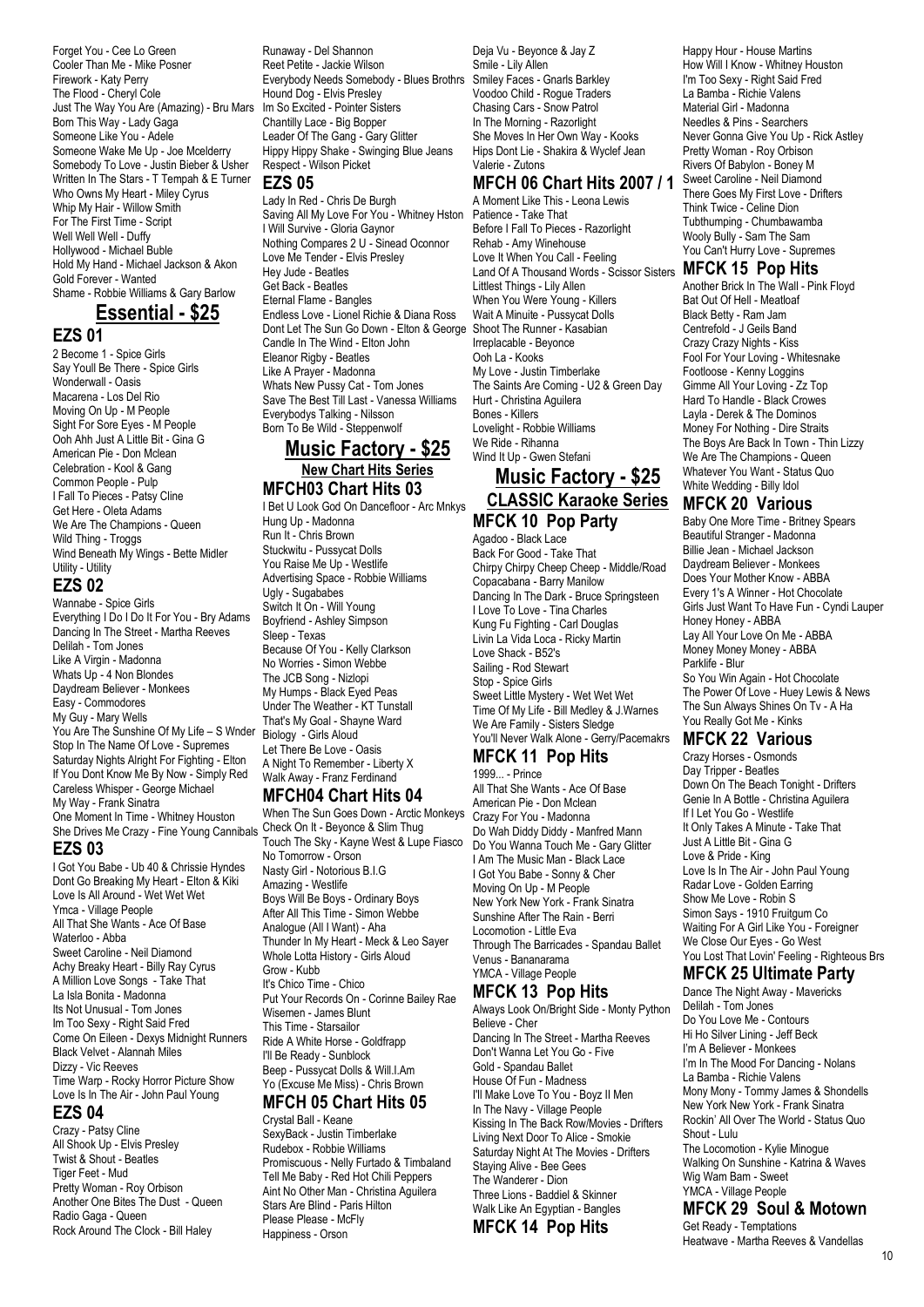How Sweet It Is - Junior Walker Move On Up - Curtis Mayfield Nowhere To Run - Martha Reeves Papas Got A Brand New Bag - James Brown Red Light Spells Danger - Billy Ocean Something Old Something New - Fantastics Soul Man - Sam & Dave Stand By Me - Ben E.King Tears Of A Clown - Smokey Robinson There's A Ghost In My House - R.D.Taylor Twisting The Night Away - Sam Cooke What's Going On - Marvin Gaye Wonderful World Beautiful People - J.Cliff

#### **MFCK 30 Disco**

And The Beat Goes On - Whispers Boogie Wonderland - Earth Wind & Fire Born To Be Alive - Patrick Hernandez Car Wash - Rose Royce Daddy Cool - Boney M December '63 - Frankie Valli Funkytown - Lipps Inc Grease - Franki Valli He's The Greatest Dancer - Sister Sledge I Feel Love - Donna Summer Jive Talkin - Bee Gees Le Freak - Chic Love Train - O'jays You See The Trouble With Me - Barry White You Should Be Dancing - Bee Gees

## **MFCK 32 The Eighties**

Caravan Of Love - Housemartins Don't Leave Me This Way - Communards Don't Stop Believing - Journey Easy Lover - Phil Collins & Phil Bailey Embarrassment - Madness Give It Up - Kc & Sunshine Band I'm Still Standing - Elton John Love Plus One - Haircut 100 Nathan Jones - Bananarama Our House - Madness Sisters/Doing It/Themselves - Euryth/Aretha Song For Whoever - Beautiful South Stand & Deliver - Adam & Ants Two Tribes - Frankie Goes To Hollywood Young Guns – Wham

# **MFCK 33 Ultimate Party**

Crocodile Rock - Elton John Do The Conga - Black Lace Got My Mind Set On You - George Harrison Jump - Pointers Sisters King Of The Road - Roger Miller Let's Stick Together - Bryan Ferry Lets Twist Again - Chubby Checker Mona - Craig Mclachlan The One & Only - Chesney Hawkes Some Girls - Racev Star Trekkin' - Firm Stuck In The Middle With U - Stealers Wheel Time Warp - Rocky Horror Picture Show Witchdoctor - Cartoons Young Hearts Run Free - Candi Staton

# **MFCK 35 90's Top Tens**

Country House - Blur Crazy For You - Madonna Don't Cry For Me Argentina - Madonna Dreams - Gabrielle End Of The Road - Boyz II Men Everybody Get Up - Five Everything Changes - Take That If You Ever - East 17 & Gabrielle Men In Black - Will Smith Never Ever - All Saints Sometimes - Britney Spears Walk On By - Gabrielle Wannabe - Spice Girls Wonderwall - Oasis You'll See - Madonna

#### **MFCK 39 Will & Gareth** Ain't No Sunshine - Will Young

Anyone Of Us - Gareth Gates Anything Is Possible - Will Young Arthur's Theme (Best You Can Do) - Gareth

Beyond The Sea - Will Young Evergreen - Will Young Flying Without Wings - Gareth Gates I Get The Sweetest Feeling - Will Young Light My Fire - Will Young The Long & Winding Road - Will & Gareth Mack The Knife - Gareth Gates My Girl - Gareth Gates Night Fever - Will Young Unchained Melody - Gareth Gates Yesterday - Gareth Gates

# **MFCK 47 School Disco 3**

Baggy Trousers - Madness Come On Eileen - Dexy's Midnight Runners Dancing In The Moonlight - Top Loader Don't Stop Me Now - Queen Happy Birthday - Altered Images I Touch Myself - Divinyls It Ain't What U Do - Fun Boy 3/Bananarama Mickey - Toni Basil Never Forget - Take That Olivers Army - Elvis Costello Tainted Love - Soft Cell Teenage Kicks - Undertones Under The Moon Of Love - Showaddywaddy White Lines - Grandmaster Flash/Melle Mel Wild Thing - Troggs

#### **MFCK 49 Soul Brothers**

C't Get Enough Of Yr Love Babe - B.White Chain Gang - Sam Cooke Everybody Needs Somebody - Sol Burke Ghetto Child - Detroit Spinners Give Me Just A Little More Time - C.O.B. Hit The Road Jack - Ray Charles Lean On Me - Bill Withers Lets Stay Together - Al Green Love On A Mountain Top - Robert Knight Papa's Got A Brand New Bag - J.Brown Stop Her On Sight (Sos) - Edwin Starr Take Me To The River - Al Green The In Crowd - Dobie Gray The Love I Lost - Harold Melvin & Bluenotes Wonderful World - Sam Cooke

# **MFCK 57 Football Anthems**

All Together Now - Farm Always Look Bright Side Of Life - Mty Python The Best - Tina Turner The Boys Are Back In Town - Thin Lizzy Hey Baby - DJ Otzi Let Me Enterain You - Robbie Williams Love Spreads - Stone Roses Parklife - Blur Ready To Go - Republica Song 2 - Blur Three Lions - Baddiel, Skinner & Lightg Sds Tubthumping - Chumbawamba We Are The Champions - Queen We Will Rock You - Queen You'll Never Walk Alone - Gerry & Pmakers

## **MFCK 61 Best Of British**

I Predict A Riot - Kaiser Chiefs Boys Will Be Boys - Ordinary Boys Ooh La La - Goldfrapp Cigarettes & Alcohol - Oasis Dakota - Stereophonics First Of The Gang To Die - Morrissey Why Does It Always Rain On Me - Travis Fit But You Know It - Streets Feel Good Inc. - Gorillaz Country House - Blur Disco 2000 - Pulp Speed Of Sound - Coldplay Suddenly I See - KT Tunstall Somewhere Else - Razorlight From The Floorboards Up - Paul Weller Don't Look Back In Anger - Oasis Take Me Out - Franz Ferdinand Mardy Bum - Arctic Monkeys

## **MFCK 64 Irish Rockers**

The Boys Are Back In Town - Thin Lizzy Rat Trap - Boomtown Rats Moondance - Van Morrison

Teenage Kicks - Undertones Linger - Cranberries Dont Go - Hothouse Flowers Shining Light - Ash One Horse Town - Thrills One - U2 If Tomorrow Never Comes - Ronan Keating Crazy World - Aslan Rainy Night In Soho - Pogues Whisky In The Jar - Thin Lizzy Bright Side Of The Road - Van Morrison New Years Day - U2 Cannonball - Damien Rice Alternative Ulster - Stiff Little Fingers When You Say Nothing At All - Ron Keating Where The Streets Have No Name - U2 Chasing Cars - Snow Patrol

#### **MFCK 65 Films & Musicals**

Any Dream Will Do - Joseph & Amazing TCD Summer Nights - Grease The Sound Of Music - Sound Of Music I Know Him So Well - Chess Dont Cry For Me Argentina - Evita The Winner Takes It All - Mamma Mia Greased Lightnin - Grease Be My Baby - Dirty Dancing The Time Warp - Rocky Horror Picture Show Supercalifragilisticexpialidocious - M Poppins Another Dumb Blonde - Hoku My Favourite Things - Sound Of Music Fame - Fame Youre The One That I Want - Grease The Time Of My Life - Dirty Dancing Stayin Alive - Saturday Night Fever No Matter What - Whistle Down The Wind On My Own - Les Miserables The Perfect Year - Sunset Boulevard Close Every Door - Joseph & Amazing TCD We Will Rock You - We Will Rock You

# **MFCK 66 The Ultimate**

# **Karaoke Medley Disc**

**ABBA** - Super Trouper / Money Money Money / Voulez-Vous **Madonna** - Into The Groove / Holiday / Like A Virgin Kylie Minogue - Can't Get You Out My Head Practice What You Preach - Barry White / Come Into My World / On A Night Like This **Tom Jones** - Delilah / You Can Leave Your Hat On / It's Not Unusual **Beatles** - I Want To Hold Your Hand / From Me To You / Please Please Me **Hot Chocolate** - You Sexy Thing / Every 1's A Winner / So You Win Again **Sugababes** - Red Dress / Push The Button / Round Round **Robbie Williams** - Strong / Millenium / Supreme

**Britney Spears** - Baby One More Time / Oops I Did It Again / You Drive Me Crazy **Drifters** - Kissin' In The Back Row Of The Movies / Down On The Beach Tonight / There For You - Staind Goes My First Love

# **MFCK 68 Clubland**

Angels - Robbie Williams Summer Nights - John Travolta & Olivia Newton John Release Me - Engelbert Humperdinck Wonderwall - Oasis Sweet Caroline - Neil Diamond Like A Virgin - Madonna Is This The Way To Amarillo - Tony Christie I Will Survive - Gloria Gaynor Knock Three Times - Dawn New York, New York - Frank Sinatra Jump - Van Halen Dance The Night Away - Mavericks YMCA - Village People Ring Of Fire - Johnny Cash Daydream Believer - Monkees

## **MFCK 69 Medleys**

Dancing Queen/Gimme Gimme Gimme/Mamma Mia - **Abba Medley**

Stayin Alive/Night Fever/You Should Be Dancing - **Bee Gees Medley** Hakuna Matata/I Wanna Be Like You/Bare Necessities - **Disney Medley** Youre The One That I Want/Greased Lightnin/Summer Nights - **Grease Medley** My Favourite Things/Lonely Goatherd/Do Rae Me - **Sound Of Music Medley** 9 To 5/Shoop Shoop Song (Its In His Kiss)/Waterloo - **Girlie Anthems Medley** Eye Of The Tiger/Hungry Eyes/St Elmos Fire - **80's Boys Medley** Flashdance/Hot Stuff/Fame - **80's Girls Medley** My Heart Will Go On/How Do I Live/I Will Always Love Yo - **Female Ballads Medley**

# Everything I Do/Love Is All Around/When You Say Nothing At All - **Male Ballads Medley**

#### **Monster Hits - \$25 MON 1095 Fem Hits 2000**

Doesnt Really Matter - Janet Jackson Simple Kind Of Life - No Doubt Mirror Mirror - M2m There You Go - Pink Most Girls - Pink Dance With Me - Debelah Morgan I Learned From The Best - Whitney Houston Thats The Way It Is - Celine Dion It Feels So Good - Sonique Music - Madonna I Try - Macy Gray Try Again - Aaliyah My Love Is Your Love - Whitney Houston He Wasnt Man Enough - Toni Braxton Come On Over - Christina Aguilera

#### **MON 1120**

Can You Stand The Rain - New Edition I'll Take You There - The Staple Singers Sign Your Name - Terence Trent D'arby Let It Whip - Dazz Band Poison - Bell Biv Devoe Sumthin' Sumthin' - Maxwell Your Body's Callin' - R. Kelly Come & Talk To Me - Jodeci Sexual Healing - Marvin Gaye Bump N' Grind - R. Kelly Tender Love - Force M.D.'S Word Up - Cameo Just Got Paid - Johnny Kemp My Perogative - Bobby Brown You Make Me Wanna - Usher

#### **MON 1122 Male Pop Rock 2002**

U Don't Have To Call - Usher Girlfriend - N'Sync Everyday - Dave Mathews Band Blurry - Puddle Of Mud Escape - Enrique Iglesias Here Is Gone - Goo Goo Dolls I Need A Girl - P.Diddy & Usher & Loon Wish You Were Here - Incubus The Middle - Jimmy Eats World Bullets - Creed Alive - POD 7 Days - Craig David Wasting My Time - Default All Or Nothing - O'Town Girlfriend - Duet / N'Sync & Nelly

#### **MON 1124**

She Works Hard For Money - D.Summer Back In My Arms Again - Supremes Beechwood 4-5789 - Marvelettes Car Wash - Rose Royce Clean Up Woman - Betty Wright I'm Every Woman - Chaka Khan Don't Mess With Bill - Marvelettes Love Is Here Now You've Gone - Supremes The 1 Who Really Loves You - Mary Wells Touch Me In The Morning - Diana Ross